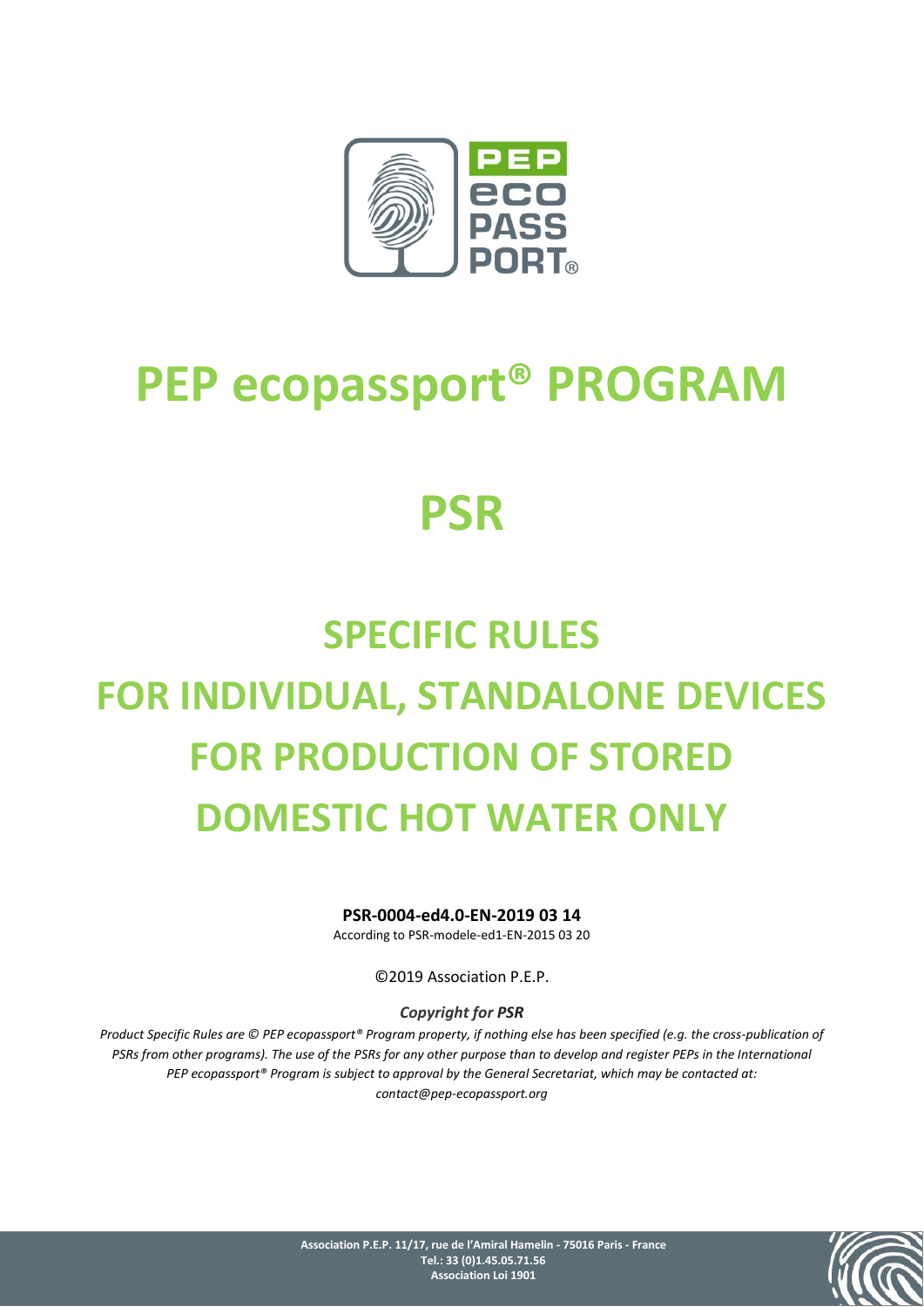# Contents

| 1.    |                                                                                                                                                                                                                                      | $\overline{4}$ |
|-------|--------------------------------------------------------------------------------------------------------------------------------------------------------------------------------------------------------------------------------------|----------------|
| 2.    |                                                                                                                                                                                                                                      | 5              |
| 2.1.  | Description of the product families concerned                                                                                                                                                                                        | 5              |
| 2.2.  | Consideration of the functions and technologies not included in this document                                                                                                                                                        | $\overline{7}$ |
| 3.    |                                                                                                                                                                                                                                      | 8              |
| 3.1.  | Functional unit and reference flow description                                                                                                                                                                                       | 8              |
| 3.2.  | System boundaries                                                                                                                                                                                                                    | 8              |
| 3.3.  | Cut-off criteria                                                                                                                                                                                                                     | 9              |
| 3.4.  | Specific allocation rule                                                                                                                                                                                                             | 9              |
| 3.5.  | Development of scenarios (default scenarios)                                                                                                                                                                                         | 10             |
| 3.6.  | Rules for extrapolation to a homogeneous family                                                                                                                                                                                      | 23             |
| 3.7.  | Rule(s) applying to joint environmental declarations                                                                                                                                                                                 | 26             |
| 3.8.  | Requirements concerning the collection of primary and secondary data                                                                                                                                                                 | 26             |
| 3.9.  | Data quality evaluation                                                                                                                                                                                                              | 26             |
| 3.10. | Calculation of environmental impact                                                                                                                                                                                                  | 27             |
| 3.11. | PEP update rule                                                                                                                                                                                                                      | 27             |
| 4.    | Drafting of the Product Environmental Profile <b>Contract Contract Contract Contract Contract Contract Contract Contract Contract Contract Contract Contract Contract Contract Contract Contract Contract Contract Contract Cont</b> | 27             |
| 4.1.  | General information                                                                                                                                                                                                                  | 27             |
| 4.2.  | Constituent materials                                                                                                                                                                                                                | 28             |
| 4.3.  | Additional environmental information                                                                                                                                                                                                 | 28             |
| 4.4.  | Environmental impacts                                                                                                                                                                                                                | 29             |
| 5.    |                                                                                                                                                                                                                                      | 30             |
| 5.1.  | Glossary                                                                                                                                                                                                                             | 30             |
| 5.2.  | References                                                                                                                                                                                                                           | 31             |
| 5.3.  | Justification of hypotheses for calculating the reference flow                                                                                                                                                                       | 34             |
| 5.4.  | Justification of bonuses for energy-saving functions                                                                                                                                                                                 | 34             |
| 5.5.  | Declaration of conformity                                                                                                                                                                                                            | 39             |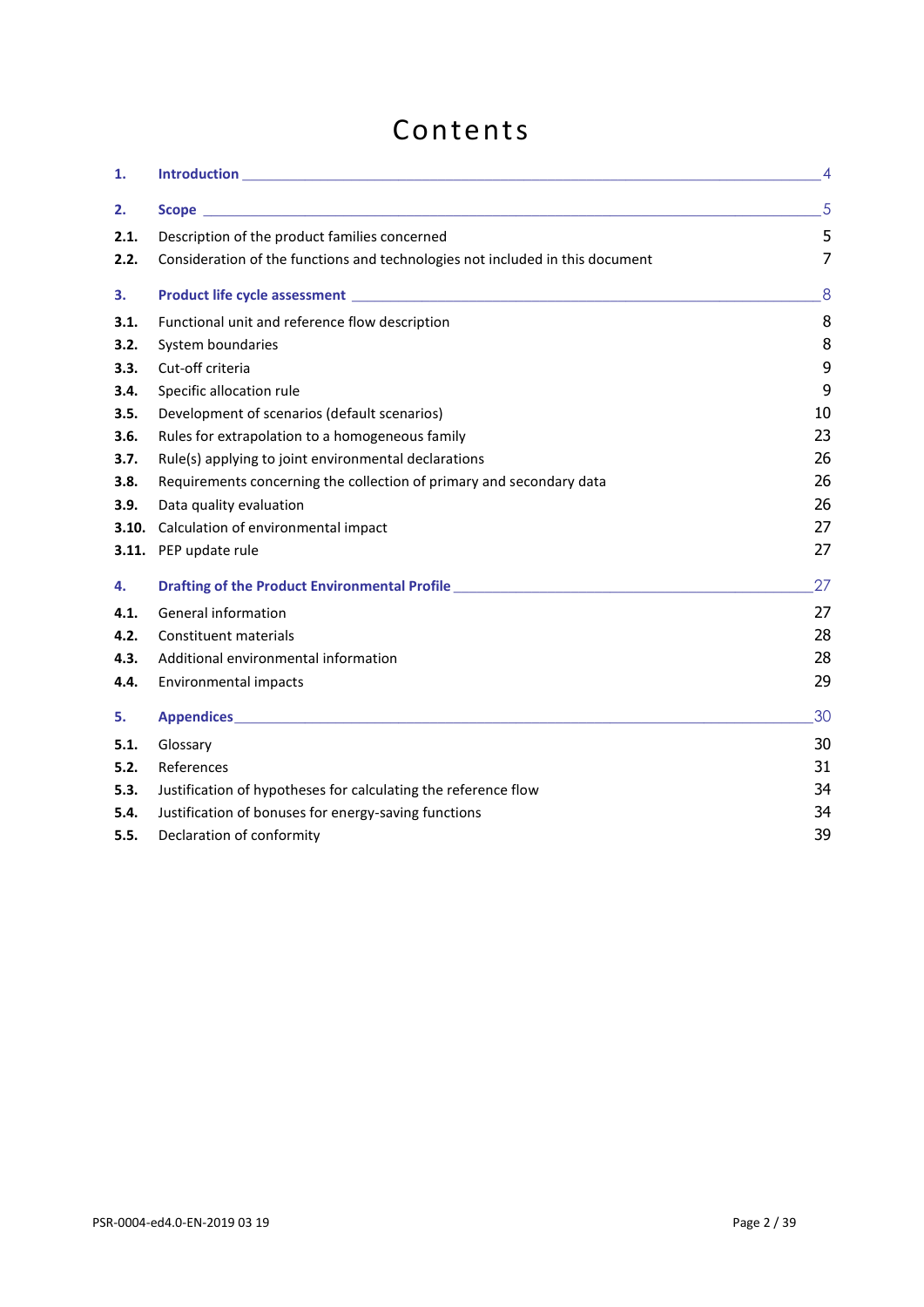# **List of the modifications of the present document**

Online version 2019 03 14 :

| <b>Modification</b><br><b>Modified section</b> |                                                        |  |  |
|------------------------------------------------|--------------------------------------------------------|--|--|
|                                                | Updated summary                                        |  |  |
|                                                | Updated of regulation and standards references         |  |  |
|                                                | (i.e. gas directive 2009/073 replace by "regulation    |  |  |
|                                                | 2016/426 UE" )                                         |  |  |
|                                                | "will be" or "must" replaced by "shall" or "shall      |  |  |
| In general                                     | be"                                                    |  |  |
|                                                | "Life cycle analysis" replace by "Life cycle           |  |  |
|                                                | assessment"                                            |  |  |
|                                                | "LCA supporting" replace by "LCA report"               |  |  |
|                                                | "Life cycle analysis" replace by "Life cycle           |  |  |
|                                                | assessment"                                            |  |  |
| Chapter 3.5.3                                  | "DTU" replace by "French DTU or equivalent"            |  |  |
|                                                | Addition of the term "for the functional unit" in the  |  |  |
| Chapter 3.5.4                                  | second sentence                                        |  |  |
|                                                | Term "solar panel" replace by "solar thermal           |  |  |
| Chapter 3.5.4.2                                | collector"                                             |  |  |
|                                                | The number of the section under the second table       |  |  |
| Chapter 3.5.4.2.1                              | replace by "3.5.4.2.4"                                 |  |  |
| Chapter 3.5.4.3                                | Term "DVR" replace by "RLT" in the formula             |  |  |
|                                                | For each stage, correction of the formula for          |  |  |
|                                                | calculating the extrapolation coefficient at the UF    |  |  |
| Chapter 3.6                                    | scale; the coefficient is the same for the calculation |  |  |
|                                                | at the scale of the UF or the declared product         |  |  |
| Chapter 5.1                                    | Addition of the term "DTU"                             |  |  |
|                                                | Addition of the title of standards EN 26 and EN 89     |  |  |
| Chapter 5.2                                    | Updating of 3.3.4.2 and 5.2 PSR ref                    |  |  |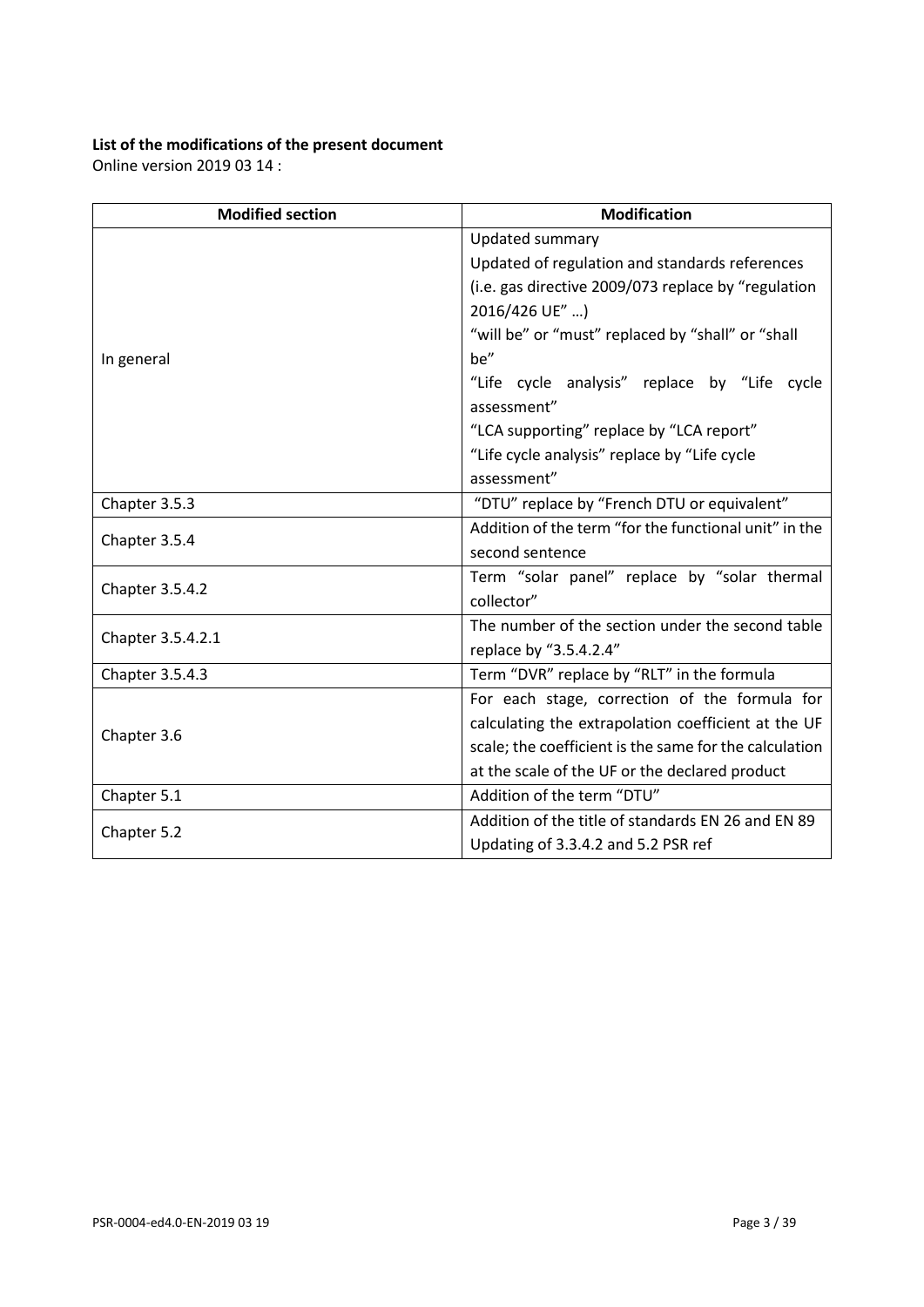# <span id="page-3-0"></span>**1. Introduction**

This reference document complements and explains the Product Environmental Profile Drafting Rules defined by the PEP ecopassport<sup>®</sup> program (PEP-PCR ed.3-EN-2015 04 02), available at [www.pep](http://www.pep-ecopassport.org/)[ecopassport.org.](http://www.pep-ecopassport.org/)

It defines the additional requirements applicable to individual and standalone devices for exclusive production of accumulated domestic hot water. Compliance with these requirements is necessary to:

- Qualify the environmental performance of these products on an objective and consistent basis.
- Publish PEPs compliant with the PEP ecopassport<sup>®</sup> program and international reference standards.<sup>1</sup>

This reference document was drawn up in compliance with the open, transparent rules of the PEP ecopassport® program with the support of stakeholders and professionals in the individual and standalone devices for exclusive production of accumulated domestic hot water market.

| <b>PEP</b><br>eco<br><b>PASS</b><br><b>PORT</b> ® | www.pep-ecopassport.org                                                                                                                                                                             |
|---------------------------------------------------|-----------------------------------------------------------------------------------------------------------------------------------------------------------------------------------------------------|
| <b>PSR</b> reference                              | PSR-0004-ed4.0-EN-2019 03 14                                                                                                                                                                        |
| <b>Critical review</b>                            | The third-party critical review was conducted by Tim OSMOND d'EVEA Conseil<br>The declaration of conformity published on 14/02/2019 can be found in the<br>Appendices.                              |
| <b>Availability</b>                               | The Critical review report is available on request from the P.E.P. Association<br>contact@pep-ecopassport.org                                                                                       |
| <b>Scope</b><br>of validity                       | The critical review report and the declaration of conformity remain valid within 5<br>years or until the PEP Drafting Rules, or the normative reference texts to which they<br>refer, are modified. |

 $\overline{a}$ 

<sup>1</sup> ISO 14025, ISO 14040 and ISO 14044 standards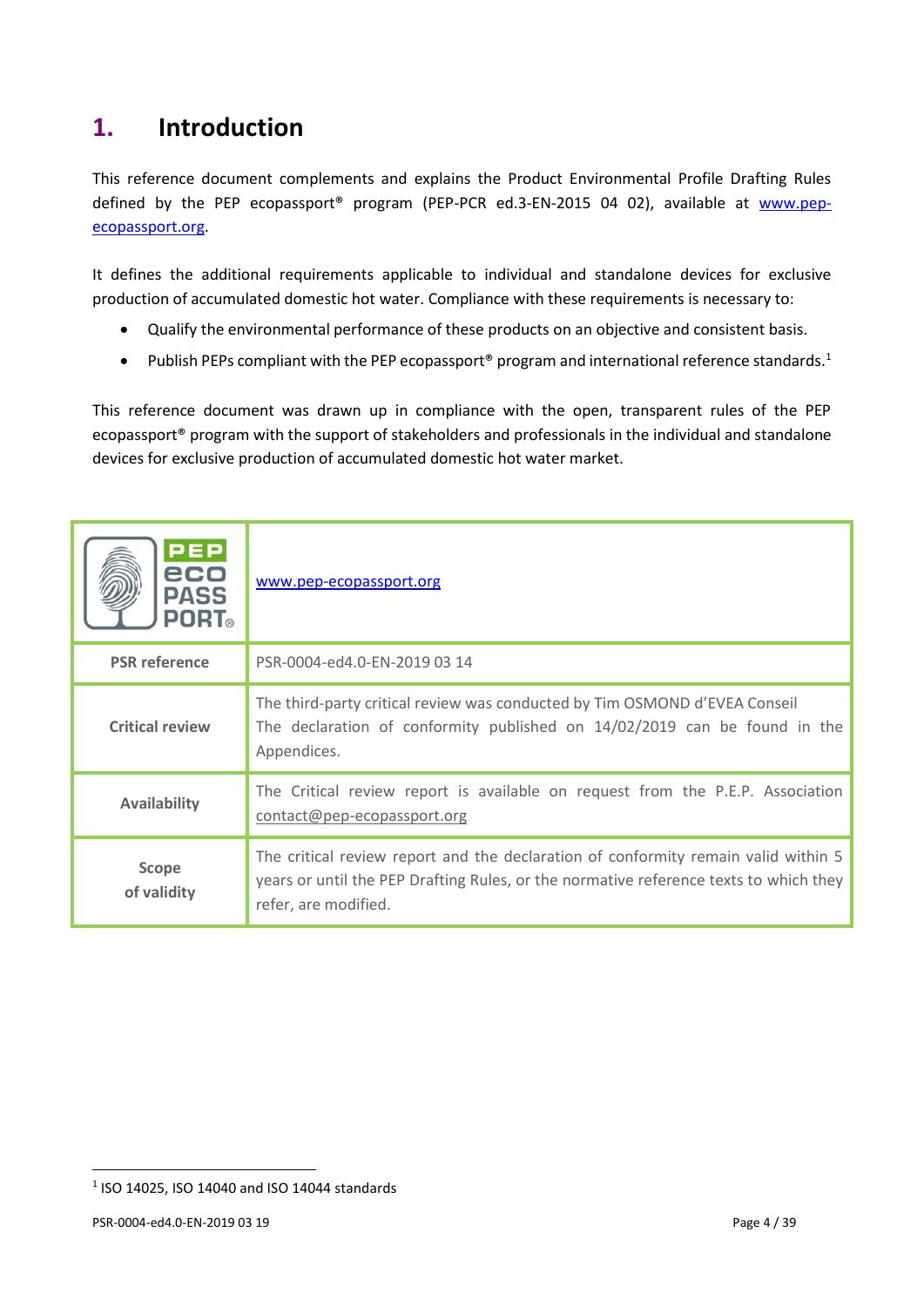# <span id="page-4-0"></span>**2. Scope**

In accordance with the general instructions of the PEP ecopassport<sup>®</sup> program (PEP-General instructionsed4.1-EN-2017 10 17) and additional to the PCR, "Product Category Rules", (PEP-PCR ed.3-EN-2015 04 02) of the PEP ecopassport® eco-declaration program, this document sets out the specific rules for individual and standalone devices for exclusive production of accumulated domestic hot water and defines the product specifications to be adopted by manufacturers in the development of their Product Environmental Profiles (PEPs) particularly with regard to:

- the technology and its type of application,
- the reference lifetime taken into account for the Life Cycle Assessment (LCA),
- the conventional use scenarios to be adopted during the product use stage.

<span id="page-4-1"></span>The main purpose of these specific rules is to provide manufacturers of individual, standalone devices for exclusive production for stored domestic hot water with a common base from which to work when producing their product life cycle analyses. it describes the various individual, standalone technologies for production of stored domestic hot water.

# **2.1.** Description of the product families concerned

The product family concerned is designated by the following terminology: an "individual, standalone device for production of stored domestic hot water only", corresponding to a product with the following elements:

- a tank,
- one or more of auxiliary energy units (exchangers, resistances, etc.),
- one or more control units,
- one or more sensor components built-in (probes, anode, etc.),

and if applicable:

- a base, and/or wall fixings, and/or tripod,
- solar sensors and accessories needed,
- a heat pump and accessories needed,
- one or more electrical resistances.

The study does not cover:

- Devices with a storage volume under 50 litres,
- devices with a storage volume of 400 litres or more,
- devices providing both domestic hot water and ensuring the heating function,
- storage units for domestic hot water that do not include a direct energy input,
- solar water heaters with a burner built into the cylinder.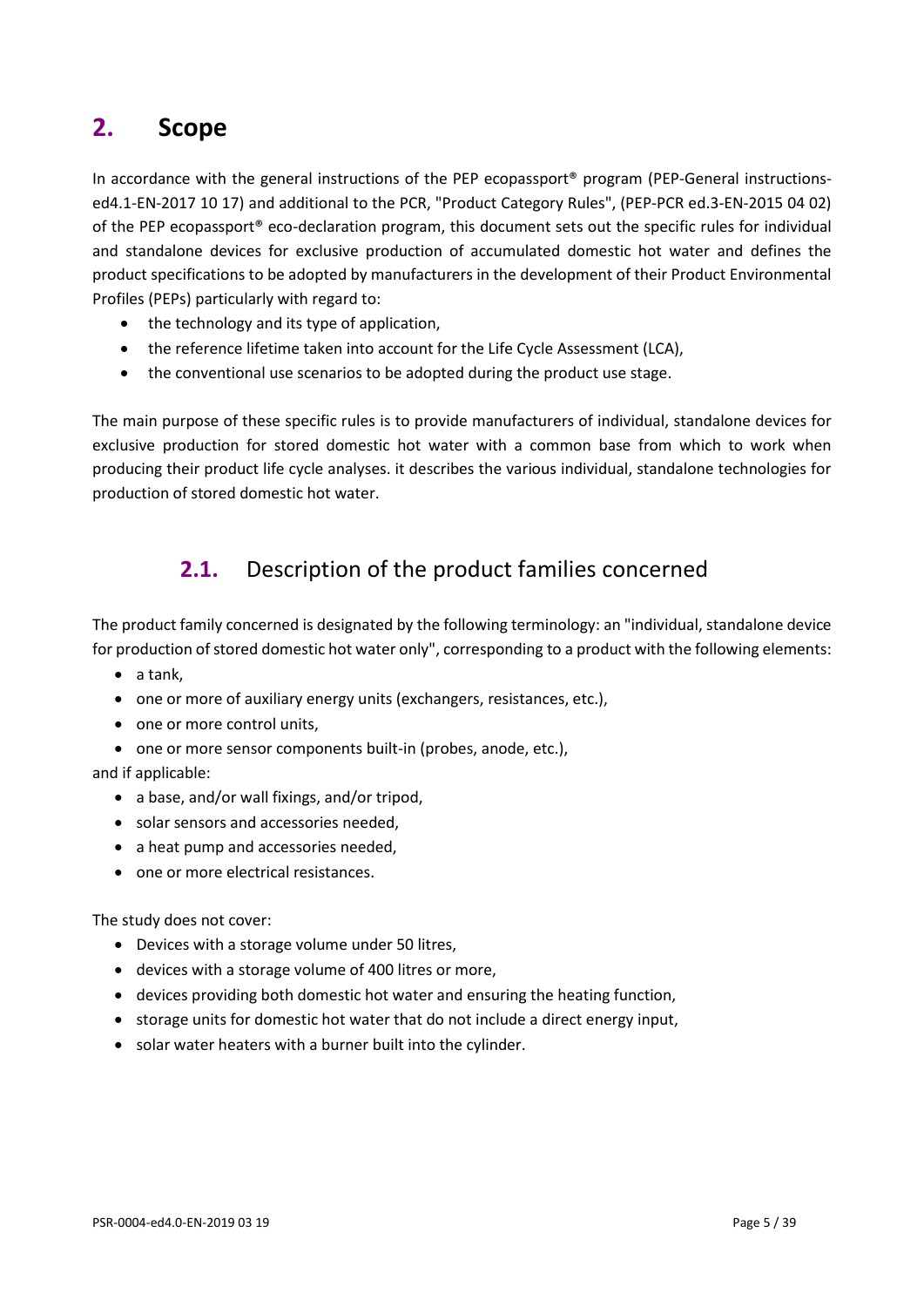### **2.1.1.** Electrically powered, individual, standalone device for production of stored domestic hot water only

May be called, electrically powered, individual, standalone device for production of stored domestic hot water only:

"Device intended to heat water in an insulated tank fitted with at least one water temperature thermostat control, and an electrical resistance for heating water".

# **2.1.2.** Solar-powered, individual, standalone device for production of stored domestic hot water only

May be called solar-powered, individual, standalone device for production of stored domestic hot water only:

"Individual solar-powered water-heater with forced circulation and separate elements with or without builtin auxiliary energy input in the storage tank. The solar heater consists of:

- one or more solar heaters (independent or built into the roof, on the terrace or the porch roof),
- a hot water storage cylinder with heat exchanger, called "solar cylinder", linked to sensor with heatinsulated piping,
- safety and control equipment.

### **2.1.3.** Thermo-cycle individual, standalone device for production of stored domestic hot water only

Any individual, standalone device for production of stored domestic hot water only may be called thermocycle:

"Stored domestic hot water production device:

- Whose compressor is driven by an electric motor,
- fitted with a regulating thermostat,
- providing domestic hot water, but not the room heating function,
- providing ventilation for the dwelling, in addition to the production of stored domestic hot water,
- designed and supplied as a unit, or which could be linked to a heat exchanger and storage cylinder which could be fitted with an auxiliary electrical or hydraulic system. "

The following thermo-dynamic water heating technology is involved:

• **extracted air:**

The heat pump uses heat energy from the air in the dwelling.

This system also provides continual, general ventilation for the dwelling as specified in orders of 24 March 1982 and 28 October 1983.

• **outside air:**

The heat pump uses heat energy from outside air. These may or may not be monobloc systems, with the evaporator fitted with frost-free or de-icing devices.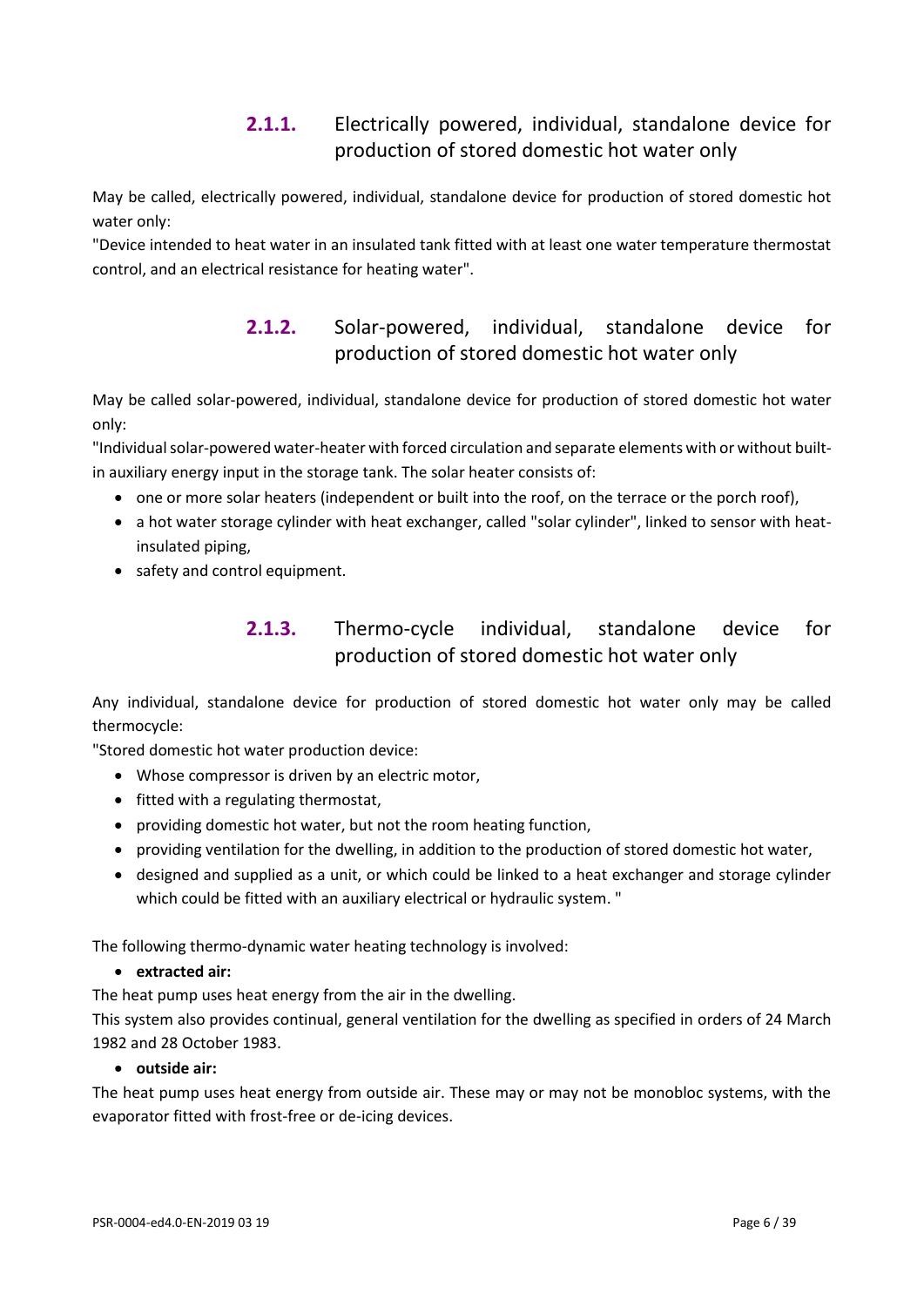#### • **unheated ambient air:**

The heat pump uses unheated ambient air from a room outside the heated space (cellar, garage, etc.). These may or may not be monobloc systems, with the evaporator fitted with frost-free or de-icing devices.

#### • **water and brine geothermal sensor:**

the heat pump uses heat energy from a network of underground sensors containing brine. In a groundwater system, the evaporator shall have a minimum flow safety device.

#### • **direct expansion geothermal sensor:**

The heat pump uses ground heat energy from an underground direct expansion sensor which acts as evaporator.

These combined technologies are acceptable and are covered by these particular rules, to be justified in the LCA report.

### **2.1.4.** Gas-powered, individual, standalone device for production of stored domestic hot water only

A gas-powered individual, standalone device for production of stored domestic hot water only is: "A hot water production storage device for domestic use, using gas fuel to heat and store a quantity of water held in a tank at a pre-set temperature with the heat source placed inside the tank".

### **2.1.5.** Mixed energy, individual, standalone device for production of stored domestic hot water only

<span id="page-6-0"></span>The various power sources for an individual, standalone device for production of stored domestic hot water only described in section 2 - Scope - of these specific rules, can be combined.

# **2.2.** Consideration of the functions and technologies not included in this document

Specific rules for individual, standalone devices for production of stored domestic hot water only will cover any technological advances, once a request has been made to the P.E.P. Association to include them in this specific rules, which will then give a decision on the new technology described and the evidence provided of the claimed performances.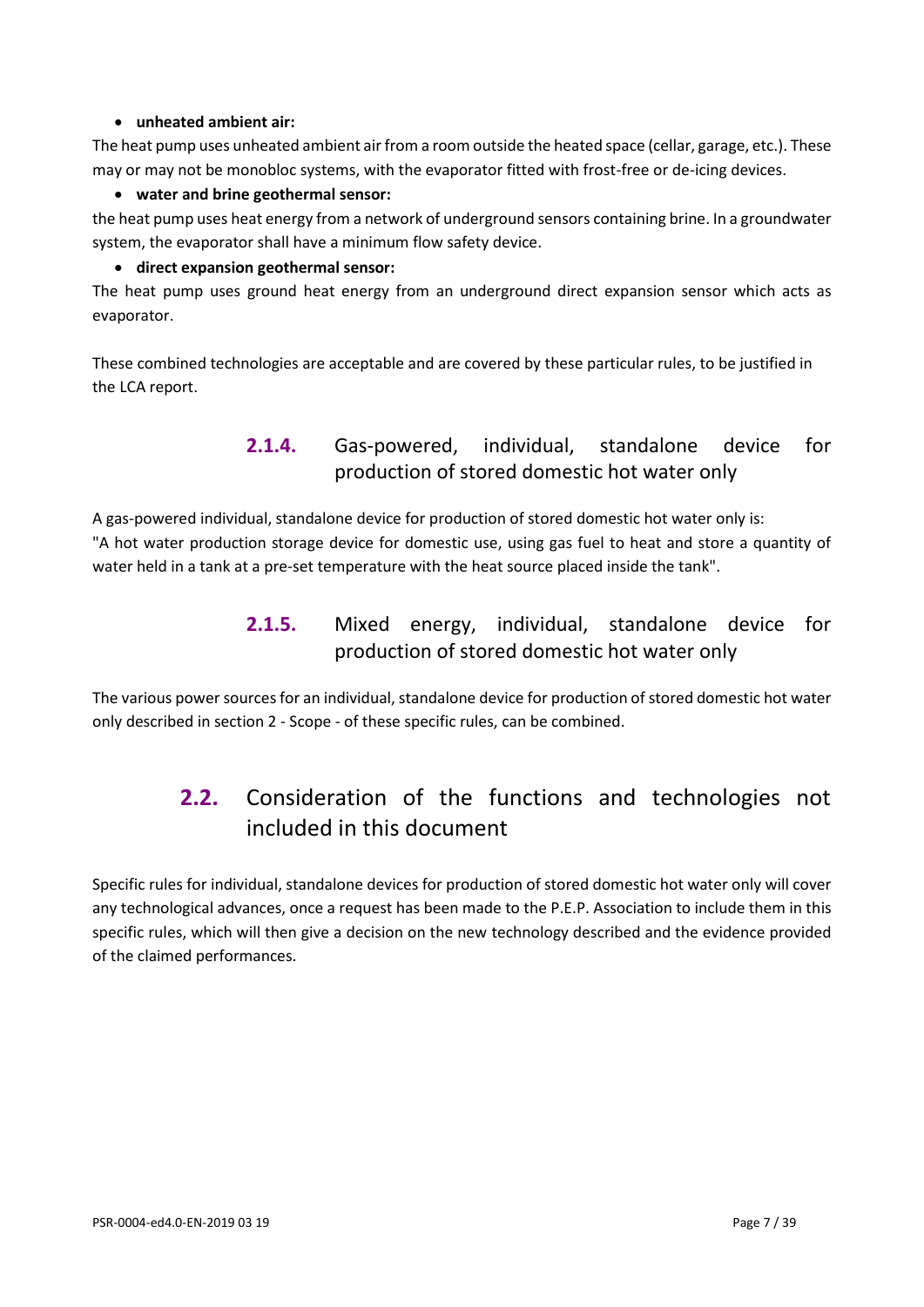# <span id="page-7-1"></span><span id="page-7-0"></span>**3. Product life cycle assessment**

# **3.1.** Functional unit and reference flow description

These specific rules are additional to section "Functional unit and reference flow description" of the current PCR.

### **3.1.1.** Functional unit

The functional unit is defined below:

**"Produce 1 litre of stored domestic hot water at a temperature at 40°C equivalent according to the reference use scenario and with a product reference lifetime of 17 years"**

### **3.1.2.** Reference product and reference flow description

The study is carried out:

- on an individual, standalone device for production of stored domestic hot water only,
- for a reference lifetime of 17 years,
- whose energy consumption in use is expressed in kWh final energy per litre according to the use scenario in section 3.5.4.2 – Energy consumption of active components (family 2) - in these specific rules.

<span id="page-7-2"></span>In the context of a PEP for a range of products, extrapolation rules will apply to all the reference products, as described in section 3.6 "Rules for extrapolation to a homogeneous environmental family". In this case, the study is performed on a device equipped with a 200-litre capacity tank, or the product with the nearest volume.

# **3.2.** System boundaries

These specific rules are additional to the section "System boundaries" of the current PCR.

The domestic system, and any other modification to the structure needed to operate the individual, standalone device for production of stored domestic hot water only are excluded from the scope of this study (examples: washbasin, taps, cupboard, etc.).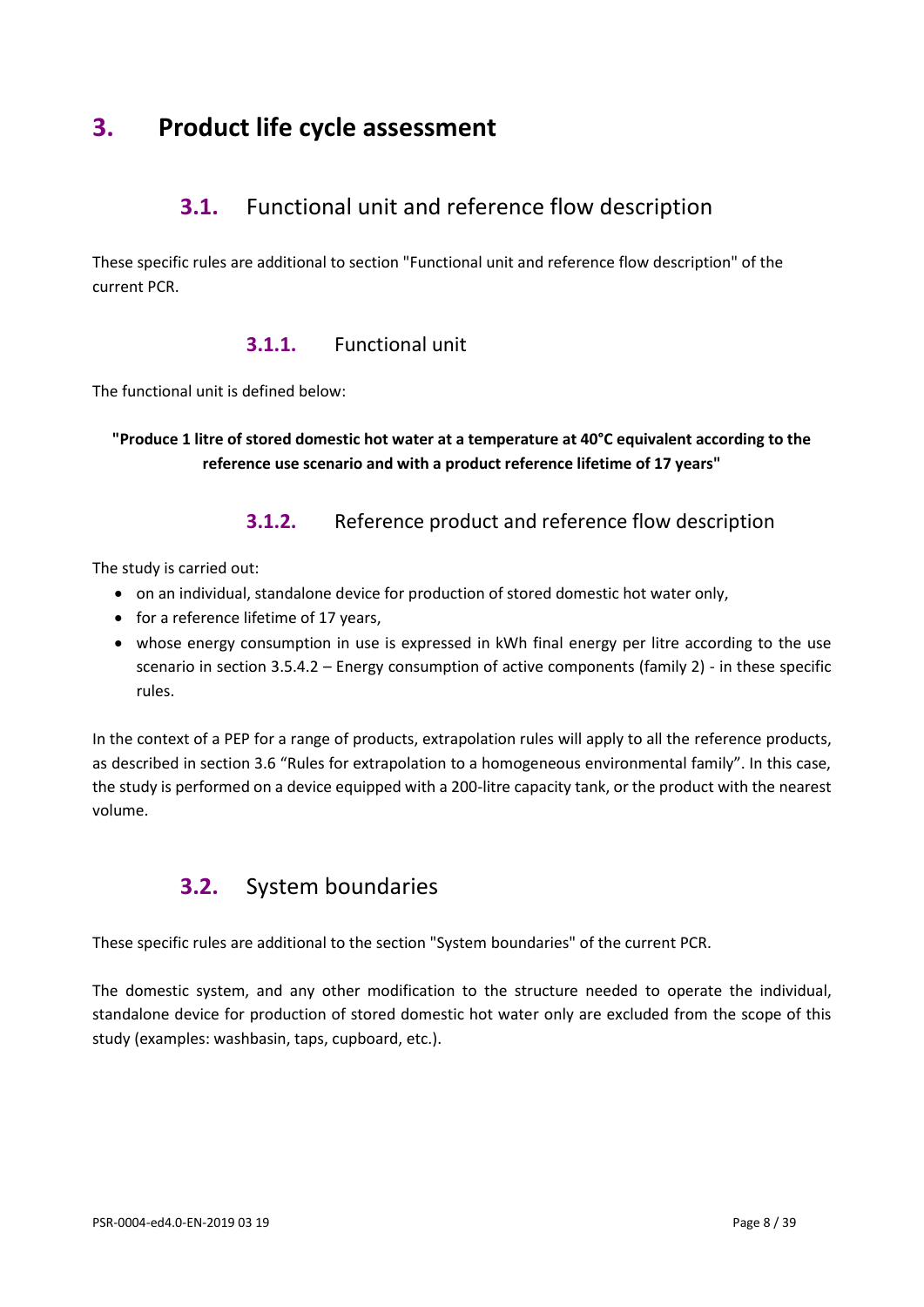# **3.2.1.** Consideration of refrigerant fluids for individual and standalone thermo-cycle devices for exclusive production of stored domestic hot water

The coolant fluids shall be considered at each stage of the life cycle as described in Section 3.5 of the present document.

Rating:

- $C_{t}$ <sub> $=$ </sub>  $C_{n}$   $+$   $C_{i}$ <sub>,</sub> total load in the equipment when operating
- $C_n$ , rated load equivalent to the quantity of fluid added during manufacturing stage
- $C_{i}$  , quantity of fluid introduced during installation stage
- *Efp* , leakage during production stage at assembly site
- *Tfp* , rate of leakage at assembly site
- *Efi* , leakage in installation stage
- *Efu* , leakage in use stage
- *Tfu* , rate of leakage in use stage
- $S_r$  , refill threshold.
- N, Number of refills during reference lifetime
- <span id="page-8-0"></span> $\mathcal{E}_r$  , efficiency of recovery. By default,  $\mathcal{E}_r$  = 90%

# **3.3.** Cut-off criteria

<span id="page-8-1"></span>The specific rules specified in the section "Cut-off criteria" of the current PCR apply.

# **3.4.** Specific allocation rule

These specific rules are additional to section "Rules for allocation between co-products" of the current PCR.

Where primary data are shared with products other than those covered by these specific rules, the impact calculation is determined according to the mass of appliances manufactured.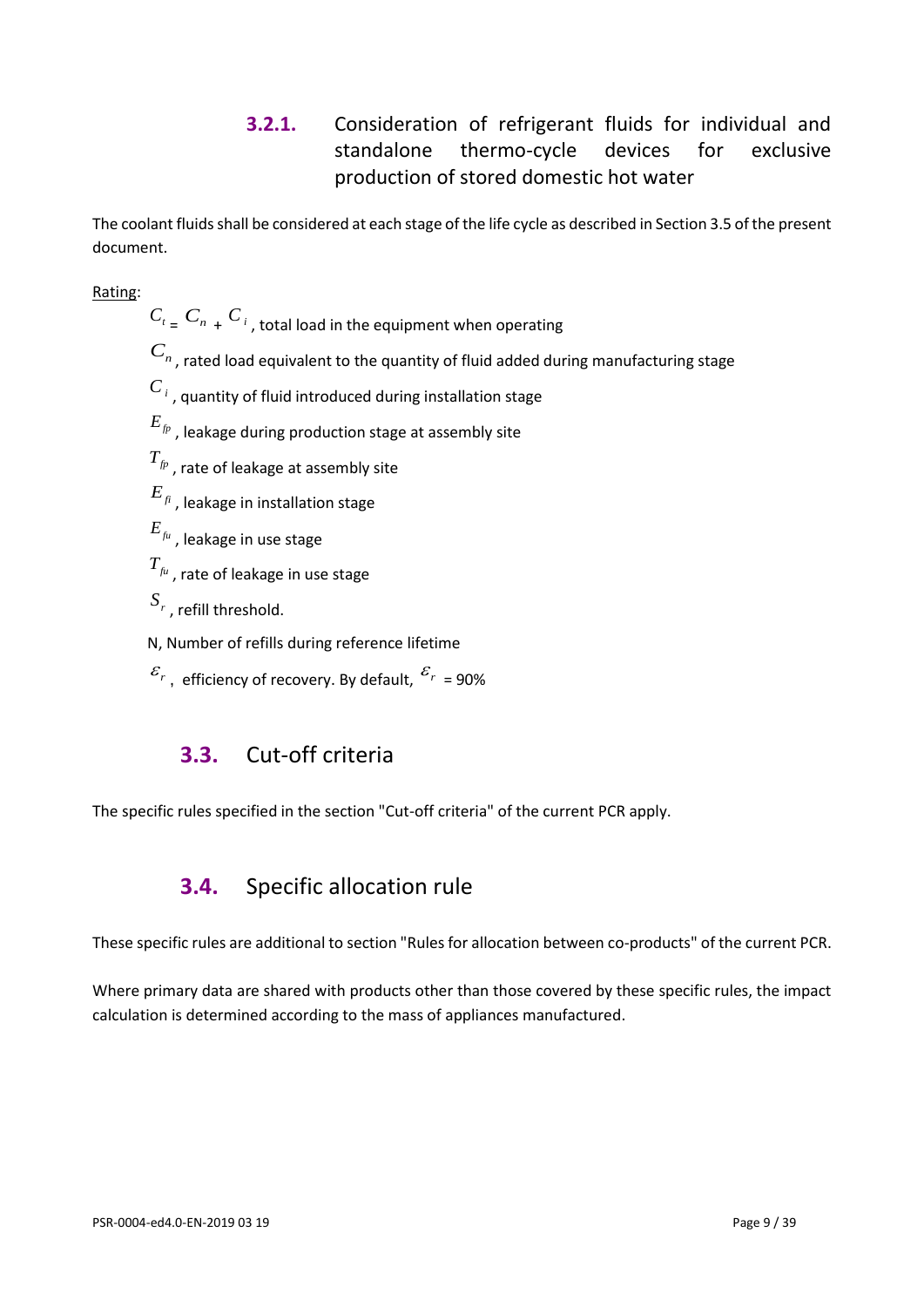# <span id="page-9-0"></span>**3.5.** Development of scenarios (default scenarios)

### **3.5.1.** Manufacturing stage

An individual, standalone device for production of stored domestic hot water only consists of components supplied by the manufacturer:

- components directly made by the manufacturer
- or components ready to be fitted together.

The rules defined in section 3.8 "Requirements for collecting primary and secondary data" of these specific rules apply.

#### 3.5.1.1. Waste generated during the manufacturing stage

Waste generation and treatment are included in the manufacturing stage.

Manufacturers can dispose of manufacturing waste themselves or arrange for it to be disposed of. The LCA report will specify how the manufacturer, or anyone working on its behalf or account, shall follow these steps identifying hazardous from non-hazardous manufacturing waste, and ensuring the provided evidence of their statements.

Where known, the treatment processes (reuse, recycling, energy recovery, landfill, incineration without energy recovery) shall be presented and justified in the LCA report, and the associated environmental impacts shall be taken into account as indicated in the section on "Product end-of-life treatment scenarios" of the PCR in force.

The justification for the treatment processes shall then be accompanied in the LCA report by the justification for the treatment systems and the recovery rate for each type of waste (e.g. via an annual report on the end-of-life processing of equipment by an eco-organisation).

When the manufacturer does not provide evidence of the processes used to treat the waste generated during the manufacturing stage, the treatment process shall be calculated by default as follows:

• Mass of raw product x 0.30 = 50% of incinerated waste (without waste-to-energy recovery) and 50% of buried waste.

As the worst performing value shall be used by default, no waste-to-energy recovery shall be taken into account.

By sector-based agreement, the transport stage for this waste shall be taken into account, assuming that it is trucked over a distance of 100 km.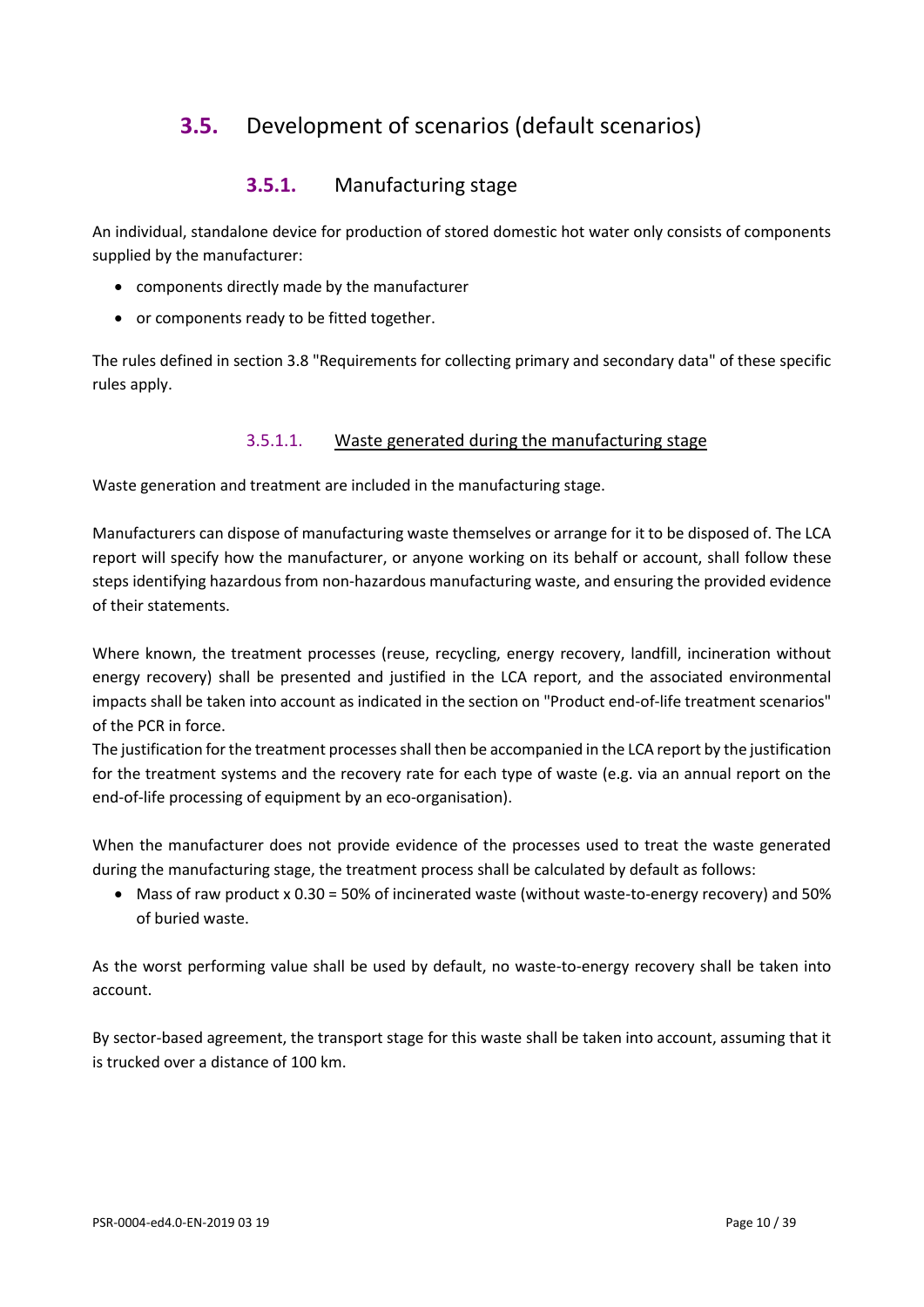#### 3.5.1.2. Consideration of impact of coolant fluid during manufacturing stage

Leaks of fluids during the production stage ( $^{E_{fp}}$  ) are equal to  $~C_{n}~$  multiplied by the average leakage rate from the assembly site (  $T_{\textit{fp}}$  ) thus:

$$
E_{fp} = C_n \times T_{fp}
$$

*Tfp* : average rate of leakage from assembly site determined in accordance with the "solvent management plan" or the "risk prevention plan".

By default, the value of *Tfp* is 2%.

The choice of a value for  $T_{\scriptscriptstyle f p}$  lower than the proposed default shall be justified and documented in the LCA report.

#### **3.5.2.** Distribution stage

The distribution stage shall be analysed in accordance with the section 2.5.3 "Transport scenario" of the PCR in force.

#### **3.5.3.** Installation stage

The installation stage includes any process, component, power or any consumption and/or emission required to install an individual, standalone device for production of stored domestic hot water only.

The components of the individual, standalone device for production of stored domestic hot water only already considered in the life cycle assessment of the device in the manufacturing stage, and delivered by the manufacturer shall not be considered in the installation stage.

Elements not considered in the life cycle assessment during the manufacturing stage, whether or not delivered by the manufacturer, but needed for operating the individual, standalone device for production of stored domestic hot water only, shall be described and listed in the installation stage and specified in the LCA report.

The following minimum list of components is needed for operating the individual, standalone device for production of stored domestic hot water only, depending on their energy source:

- Safety unit in accordance with the French DTU or equivalent
- For electrically powered, individual, standalone device for production of stored domestic hot water only, no component shall be included.
- For solar-powered, individual, standalone device for production of stored domestic hot water only:
	- o heat-transfer fluid,
	- o primary flexible pipes,
	- o sensor fixing assembly,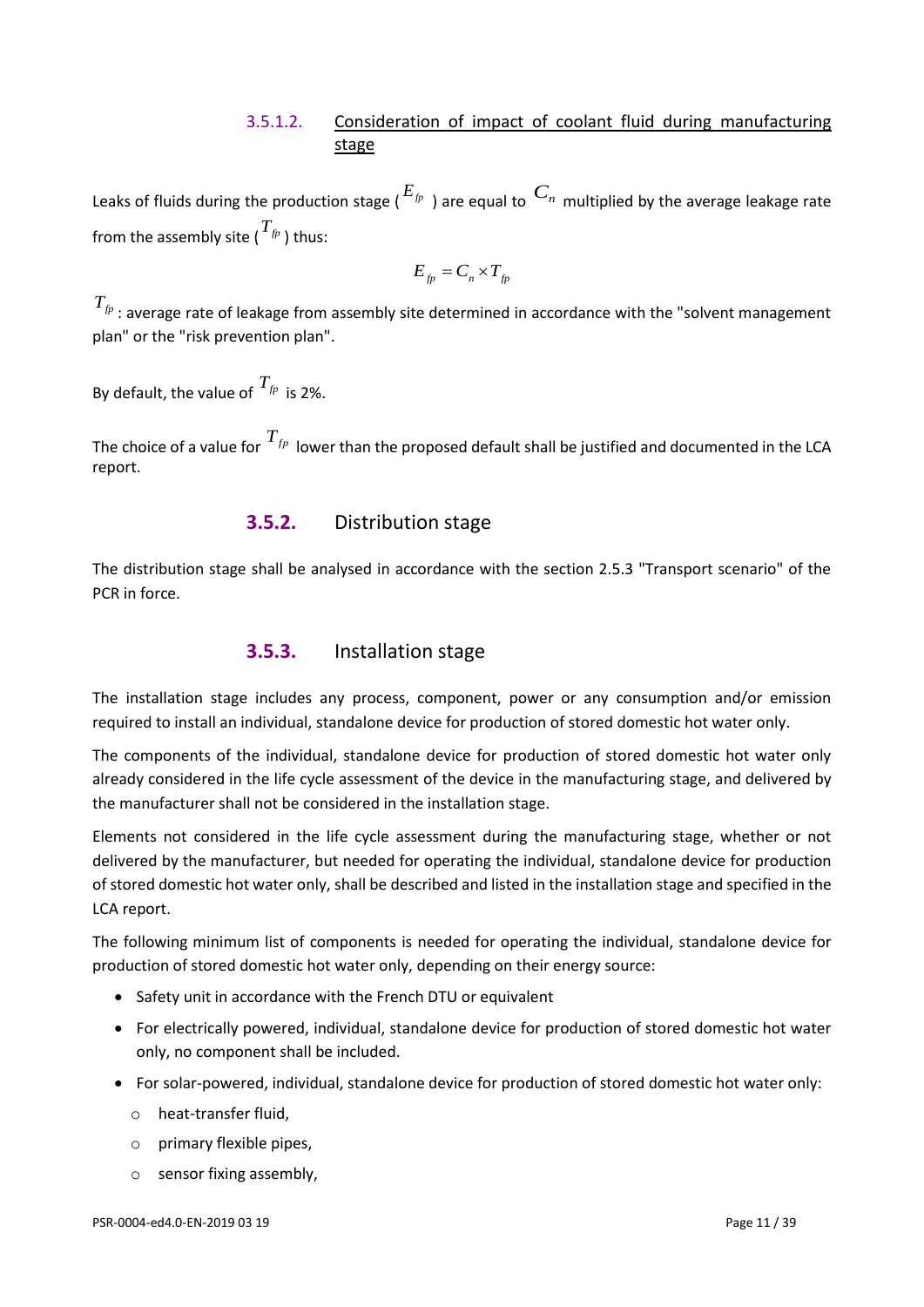- o circulation pump (where applicable).
- For thermo-cycle, individual, standalone device for production of stored domestic hot water only:
	- o coolant fluid (where applicable),
	- o coolant link (where applicable),
	- o installation fittings for outdoor unit (where applicable),
	- o air duct connections (where applicable),
	- o circulation pumps (where applicable),
	- o flexible water pipes (heat source).
- For gas-powered, individual, standalone device for production of stored domestic hot water only:
	- o fume extractor kit
	- o venting kit (where applicable)
	- o electrical kit (where applicable)

#### 3.5.3.1. Waste generated during the installation phase

Packaging waste from individual, standalone devices for production of stored domestic hot water only produced during the installation stage comes under the category of non-hazardous waste and is disposed, in principle, by the installer, once the individual, standalone devices for production of stored domestic hot water only has been installed.

Their disposal is calculated by default<sup>2</sup> as follows:

| On the packaging mass                                                                                      | Cardboard, wood, corn starch,<br>cellulose | <b>Plastic and other products</b><br>considered as non-hazardous<br>waste |
|------------------------------------------------------------------------------------------------------------|--------------------------------------------|---------------------------------------------------------------------------|
| Percentage of packaging<br>recycled at end of life                                                         | 89%                                        | 21%                                                                       |
| <b>Percentage of packaging</b><br>recovered for energy<br>production at end of life                        | 8%                                         | 32%                                                                       |
| <b>Percentage of packaging</b><br>incinerated (50%) and buried<br>(50%) without recovery at end<br>of life | 3%                                         | 47%                                                                       |

 $\overline{a}$ 

<sup>&</sup>lt;sup>2</sup> Extract from the ADEME "Industrial, commercial and household packaging" report, 2008, and the "Recycling report 1999-2008: Materials and recycling itemised by sector", 2010, in particular pages 102 & 113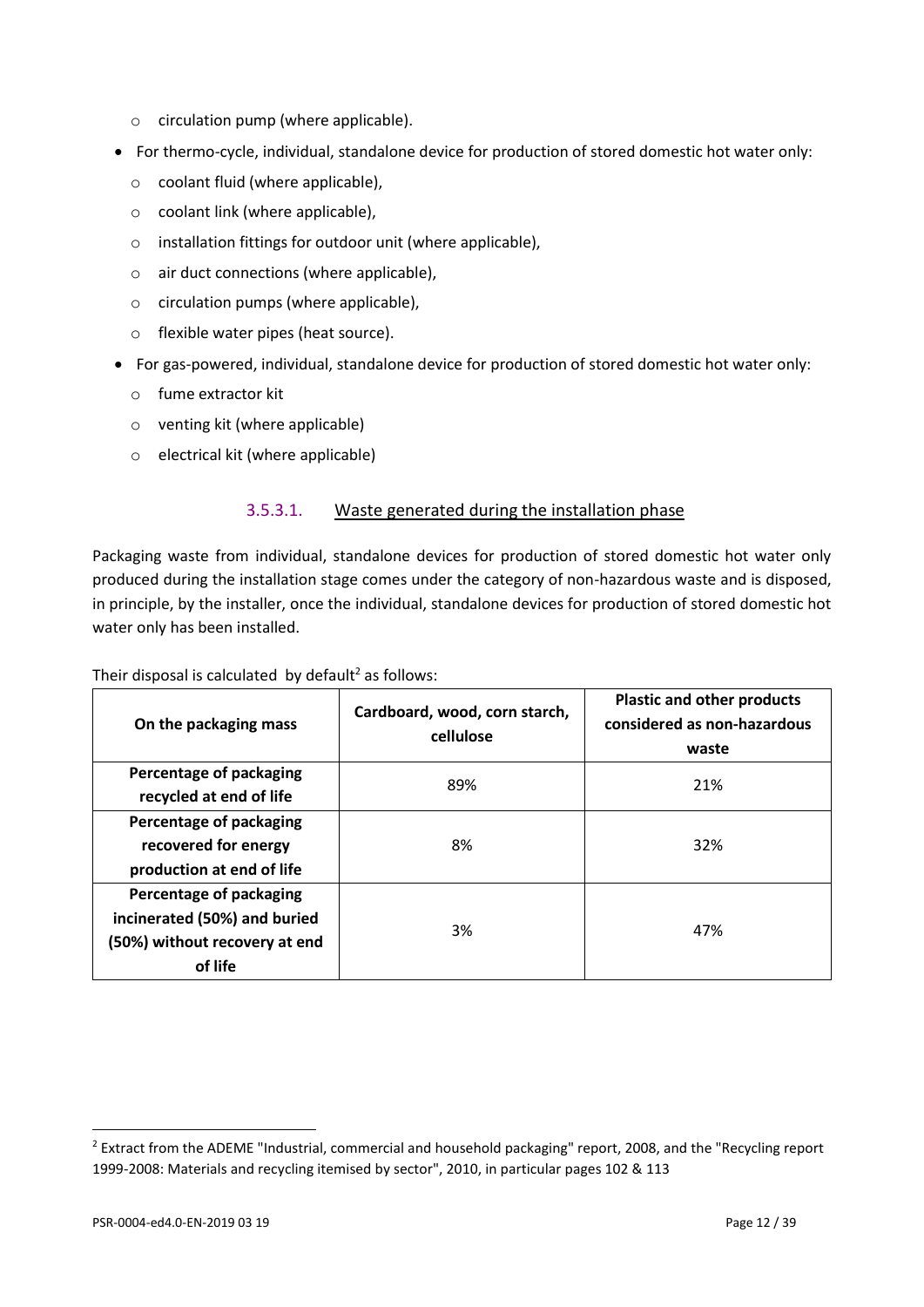Any other packaging material shall be considered as landfilled.

Plastic film, strapping, packing notes, labels or any other paper present on or in the packaging of the individual, standalone devices for production of stored domestic hot water only are considered as negligible and are not included in the assessment, as long as these parts represent less than 50% of the total packaging mass .

The transport stage for this waste shall be taken into account assuming a journey by lorry of 100 km.

#### 3.5.3.2. Consideration of impact of coolant fluid during installation stage

Let  $C_i$  be the quantity of coolant fluid added to the equipment during installation. We consider that in accordance with regulation 1516/2007, all necessary measures are taken to avoid momentary emissions.

Thus, coolant fluid leaks during the installation stage *Efi* are considered as zero.

#### **3.5.4.** Use stage

The use stage of the individual, standalone device for production of stored domestic hot water only includes, once the component is installed:

- energy consumption,
- energy transformed to domestic hot water,
- functions for optimising energy consumption,
- water loss, linked to expansion in the safety unit,
- use of coolant fluid for thermo-cycle individual, standalone devices for production of stored domestic hot water only,
- consumption of heat-transfer fluid for solar-powered, individual, standalone devices for production of stored domestic hot water only,

Energy consumption of an individual, standalone device for production of stored domestic hot water only, is expressed in kWh of final energy per litre, as specified in the functional unit and the specifications of the reference productas described in section 3.1.2 – Reference flow description – of these specific rules, using the component families identified below.

|                                             | Family 1                                                                                                                                                                            | <b>Family 2</b>                                     |  |
|---------------------------------------------|-------------------------------------------------------------------------------------------------------------------------------------------------------------------------------------|-----------------------------------------------------|--|
| <b>Definition</b>                           | Components not consuming energy<br>during the use stage                                                                                                                             | Components consuming energy<br>during the use stage |  |
| <b>Rules for calculating</b><br>consumption | 100% use rate                                                                                                                                                                       | See section 3.3.4.2                                 |  |
| <b>Examples of</b><br>components            | Wall mounting, base unit, tripod,<br>Resistances, controllers, circulation<br>tank, solar sensors, sleeving,<br>pumps, heat pump, solar plant, etc.<br>connectors, exchangers, etc. |                                                     |  |
| Duration of use                             | Reference lifetime 17 years                                                                                                                                                         |                                                     |  |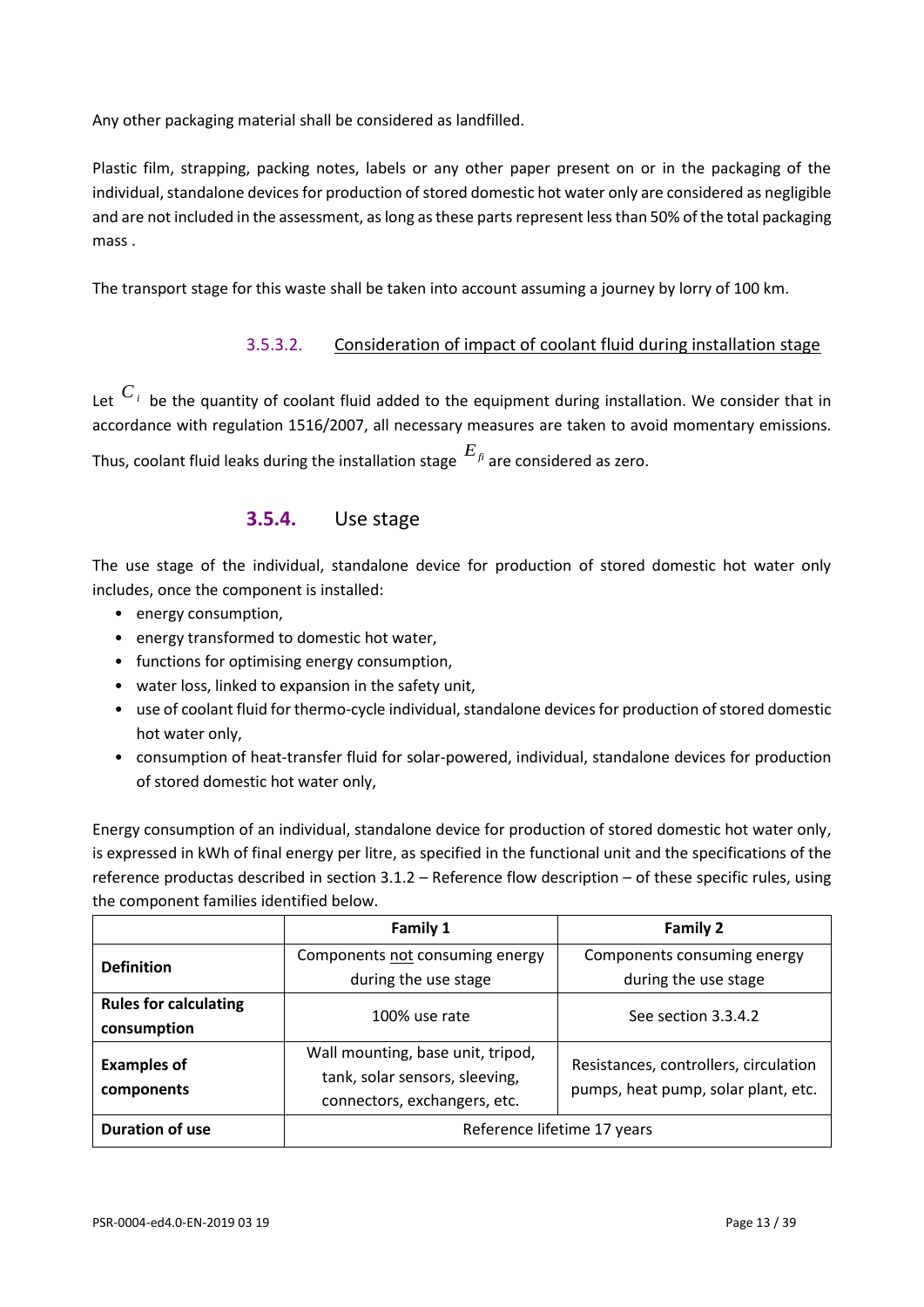#### 3.5.4.1. Energy consumption of components from family 1

There is no energy consumption in the use stage for this component family, which includes wall mountings, base unit, tripod, solar sensors, etc.

#### 3.5.4.2. Energy consumption of components from family 2

The following formula is used to calculate final energy consumption for an individual, standalone device for production of stored domestic hot water only, to heat 1 litre of domestic hot water stored at 40°C:

# **C = [(Be + D)\*F]**

**= [**[(1 \* (TUE - TEE) \* (1.163 / 1000)) / R]\* [(1-(BA + 0.5 BM)] + [(Qpr / V) / R]\* [1- (DA + 0.5 DM)]**]**\* (1- (BDA + 0.5 BDM))

Where:

- **Be: Energy needs [kWh]** 
	- **=** [[1 \* (TUE TEE) \* (1.163 / 1000)] / R]
- **D: Losses (kWh) =** [(Qpr / V) / R]\* [1- (DA + 0.5 DM)]
- **F: Energy savings linked to needs AND to losses =** (1-(BDA + 0.5 BDM))

C is the final energy consumption expressed to heat 1 litre of domestic water for the reference lifetime, expressed in kWh per litre, compliant with the functional unit as described in section 3.1.1 - Functional unit - of these specific rules.

This consumption by the individual, standalone device for production of stored domestic hot water only is defined by its power needs and losses generated by the device.

The following sections describe how to calculate each of the above elements.

For a solar domestic hot water production system, the final energy consumption, C, includes the consumption of energy supplied by the pump (electrical energy), by the back-up system (electrical energy or natural gas) and by the solar thermal collector (solar energy), as expressed in the following formula: C solar energy  $= C * (1-1/R)$ 

The consumption of solar energy shall be modelled with the elementary flow ELCD "Elementary flow/Resources/Resources from air/Renewable energy resources from air / Primary energy from solar energy".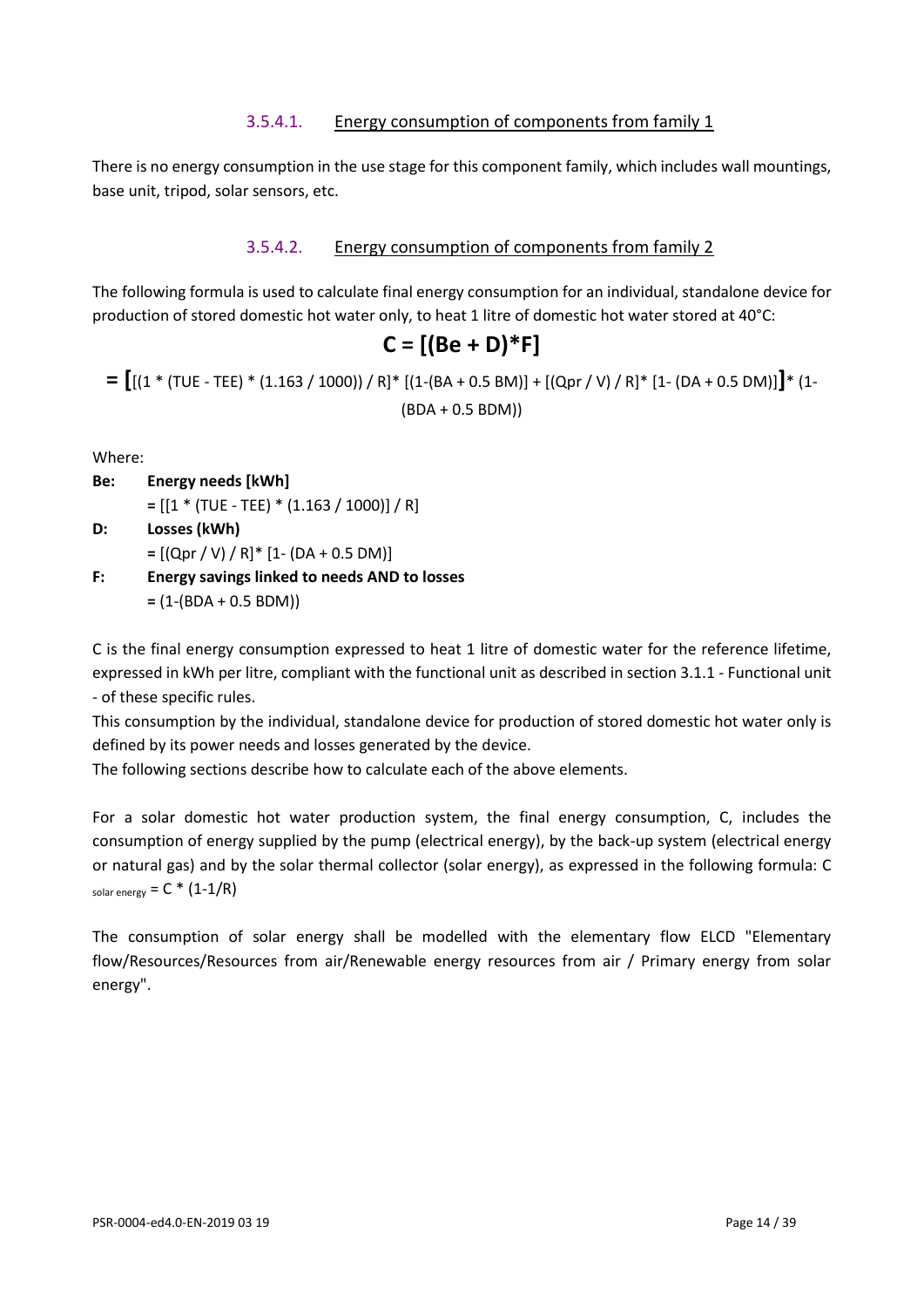#### *3.5.4.2.1. Taking energy-saving functions into account*

Some energy-saving functions reduce the device's consumption and shall be considered as follows:

|                                                                                        | <b>Energy saving functions linked</b><br>to losses | <b>Energy savings linked to needs</b><br>and to losses     |
|----------------------------------------------------------------------------------------|----------------------------------------------------|------------------------------------------------------------|
| <b>Energy saving functions that</b><br>do not need predetermined<br>action by consumer | "DA" type functions<br>(Losses - Automatic)        | "BDA" type functions<br>(Needs - losses - automatic)       |
| <b>Energy saving functions that</b><br>need predetermined action<br>by consumer        | "DM" type functions<br>(Losses - Manual)           | <b>Function type</b><br>"BDM"<br>(Needs - losses - manual) |

Bonus values associated with these energy-saving functions shall be normally based on the assumptions in section 5.4 - Justification of bonus values for energy saving functions - of these specific rules, while waiting for further studies.

These bonus values are normally proposed as follows, and described in detail in the following sections:

|                                     | <b>Energy saving functions linked</b> | <b>Energy savings linked to needs</b> |
|-------------------------------------|---------------------------------------|---------------------------------------|
|                                     | to losses                             | and to losses                         |
| <b>Energy saving functions that</b> | $DA-1 = 4%$                           | $BDA-1 = 13%$                         |
| do not need predetermined           | $DA-2 = 6%$                           | BDA-2 = $0$ to -8%.                   |
| action by consumer                  |                                       | $BDA-3 = 8%$                          |
| <b>Energy saving functions that</b> |                                       |                                       |
| need predetermined action           | $DM-1 = 4%$                           | -                                     |
| by consumer                         |                                       |                                       |

\* Function BDA-2 penalised by its specific application, described in section 3.5.4.2.4 – [Be]: Calculation of energy needs - from these specific rules.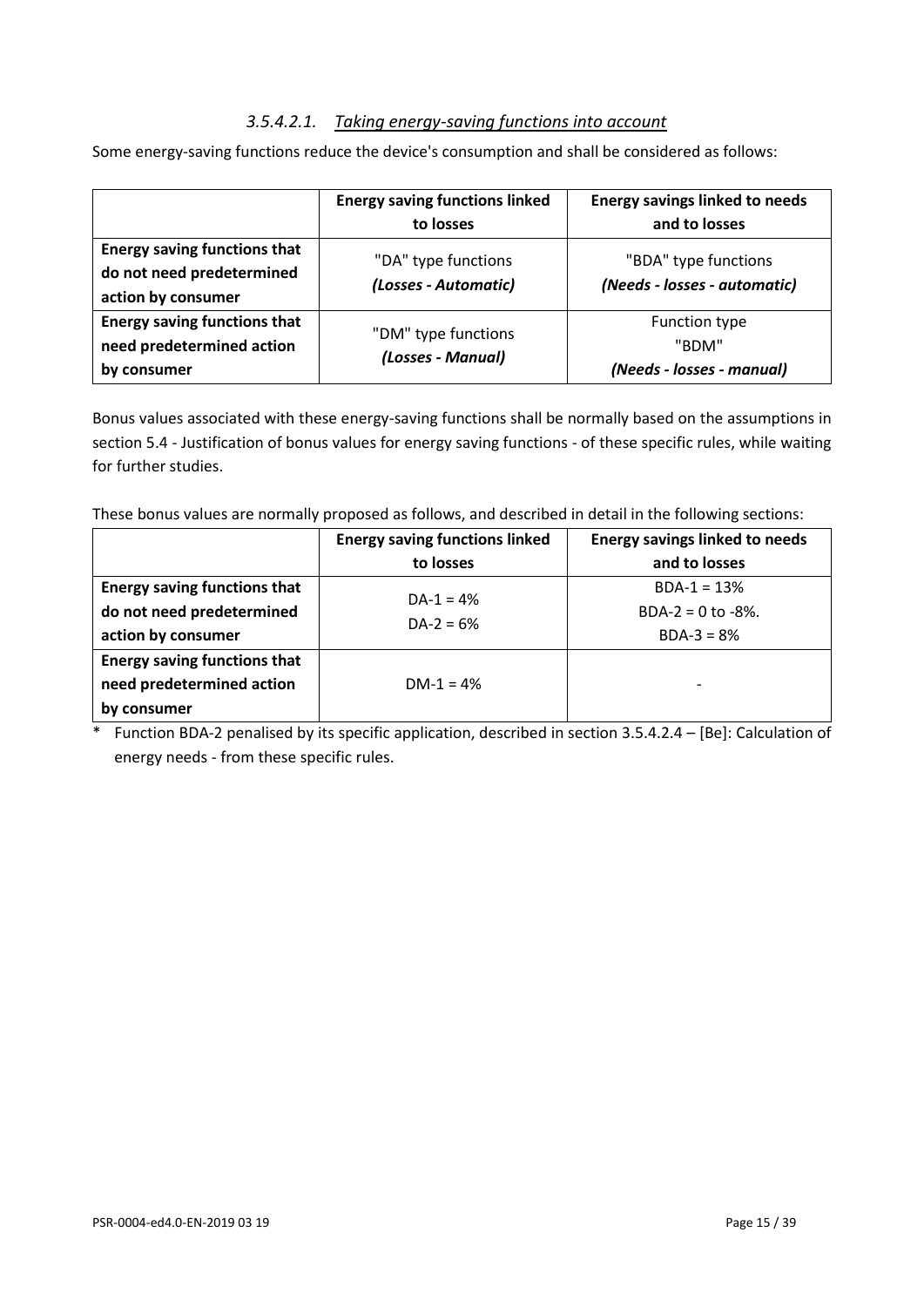#### **[Be] (kWh) = Energy needs**

```
 = [[1 * (TUE - TEE) * (1.163 / 1000)] / R]
```
 **= (0.03489 / R)**

|            | Litre                 | Volume of domestic hot water from functional unit                                                                                                                                        |
|------------|-----------------------|------------------------------------------------------------------------------------------------------------------------------------------------------------------------------------------|
| <b>TUE</b> | °C                    | Hot water use temperature in degrees Celsius, according to the functional<br>unit definition (=40°C)                                                                                     |
| <b>TEE</b> | °C                    | Standard temperature for cold water intake to tank as specified in EN 15316-<br>4-3 for individual solar water heaters and EN 16147 for thermo-cycle water<br>heaters $(=10^{\circ}C)$ . |
| 1.163      | $Wh/L$ <sup>o</sup> C | Thermal capacity of water: consumption needed to raise the temperature of<br>1 litre of water by 1°C.                                                                                    |
| R          |                       | Coefficient of power efficiency for INDIVIDUAL, standalone device for<br>production of stored domestic hot water only.                                                                   |

For each of the technologies, the default value of this energy efficiency coefficient R is given, or else is determined by another certified value, as specified in the following table:

| Type of individual, standalone<br>device for production of stored<br>domestic hot water only | <b>Efficiency coefficient R</b><br>(default value)                                     | <b>Energy efficiency coefficient R justified</b>                                                                                                                                                   |  |
|----------------------------------------------------------------------------------------------|----------------------------------------------------------------------------------------|----------------------------------------------------------------------------------------------------------------------------------------------------------------------------------------------------|--|
| <b>Electrical power</b>                                                                      | 1.00                                                                                   | - Not applicable -                                                                                                                                                                                 |  |
| Gas power                                                                                    | 0.84 for all devices,<br>excepted for<br>condensation 0.98 (on net<br>calorific value) | Certified<br>performance,<br>according<br>to<br>EN89under European regulation 2016/426 UE                                                                                                          |  |
| Solar energy                                                                                 | 2.00                                                                                   | Energy<br>efficiency at factory<br>temperature<br>certified by an<br>independent<br>setting,<br>laboratory, related to the category of products<br>covered by this PSR <sup>*</sup> .              |  |
| 1.80<br>Thermodynamic energy                                                                 |                                                                                        | COP (Coefficient of Performance)<br>value.<br>justified according to EN 16147<br>bv<br>an<br>independent laboratory, related<br>to the<br>category of products covered by this PSR <sup>**</sup> . |  |

\* For solar energy, in the PEP shall be specified the climate and the draw-off cycle used to calculate the coefficient R. Use the nominal volume of the tank, six hours after the solar zenith as defined in the EN 12976-2 standard.

\*\* For a thermodynamic cycle, in the PEP shall be specified the draw-off cycle used to calculate the coefficient R. For thermodynamic water heaters using extracted air, the flow rate used to determine the COP shall be specified in the PEP. For thermodynamic water-heaters using ambient air, the test temperature is 15°C (without sleeving).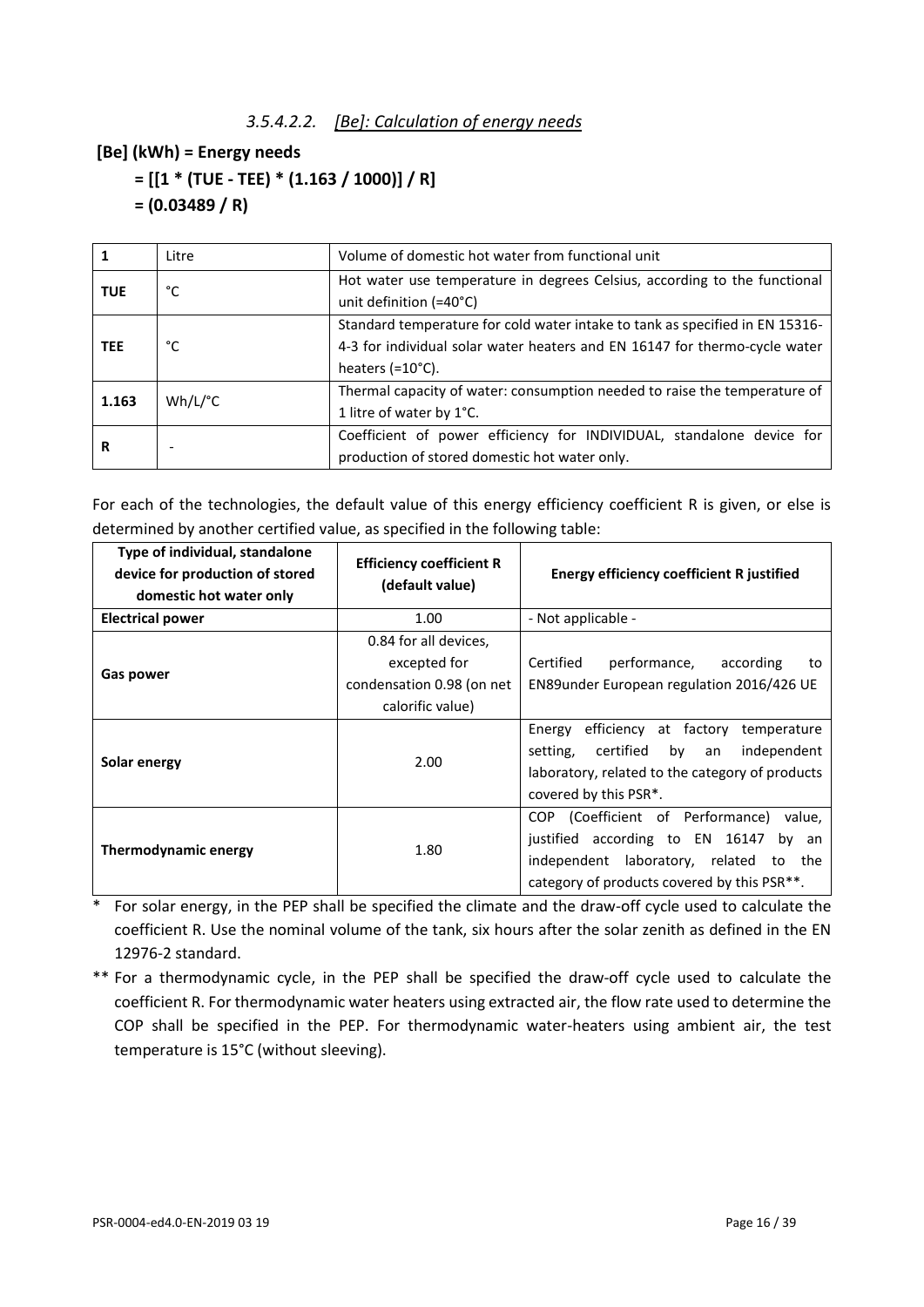#### *3.5.4.2.3. [D]: Calculation of losses*

#### **[D] (kWh) = Losses**

 **= [(Qpr / V) / R]\* [1- (DA + 0.5 DM)]**

|                                        | kWh/24h | Cooling constant for individual, standalone devices for production of    |
|----------------------------------------|---------|--------------------------------------------------------------------------|
| $Qpr^{(1)}$                            |         | stored domestic hot water only: certified or default value equal to 3.02 |
|                                        |         | except for gas water heaters, whose default value is 10.4.               |
| V                                      | Litres  | Volume of tank                                                           |
| R                                      |         | Coefficient of efficiency for individual, standalone device for          |
|                                        |         | production of stored domestic hot water only                             |
|                                        | ℅       | Bonus values for energy-saving functions linked to losses, needing no    |
|                                        |         | prior action by the consumer, as described below                         |
| DM <sup>(2)</sup><br>%                 |         | Bonus values of energy-saving functions linked to losses, needing prior  |
|                                        |         | action by the consumer, as described below                               |
|                                        |         | A weighting coefficient of 0.5 is applied to the percentage of the bonus |
|                                        |         | for type "DM" functions, these energy saving functions necessarily       |
|                                        |         | implying specific behaviour on the part of the end user. - Coefficient   |
|                                        |         | assumed by convention, while awaiting further studies.                   |
| DA <sup>(2)</sup><br>0.5<br>$\sqrt{4}$ |         |                                                                          |

#### *(1) Note on Qpr:*

Without Qpr, the thermocycle individual, standalone devices for production of stored domestic hot water only have:

• a Pes value (reserve electrical power expressed in kW or W) certified by an independent laboratory linked to the category of products covered by this PSR.

The Pes of an individual, standalone device for production of stored domestic hot water only shall then be corrected using the following formula so it can be compared to any other Qpr value:

#### **If Pes is expressed in W: Qpr (kWh/24h) = (Pes X 24) / 1000 If Pes is expressed in kW: Qpr (kWh/24h) = Pes X 24**

The Pes value used is that supplied with the reference COP value in the bleed-off cycle, according to EN 16147.

#### *Example:*

A thermo-cycle water-heater using ambient air uses the following Qpr value, for a Pes of 0.05 kW, resulting from a certified COP of 3.10:

 $Qpr = 0.05 * 24$ 

Qpr = 1.2 kWh/24h

• a K value (or Cr - cooling constant - expressed in W/degree/litre/day)

The K (or Cr) of an individual, standalone device for production of stored domestic hot water only shall then be corrected using the following formula so it can be compared to any other Qpr value:

#### **Qpr (kWh/24h) = [K (or Cr) / 1000)] \* capacity \* 45**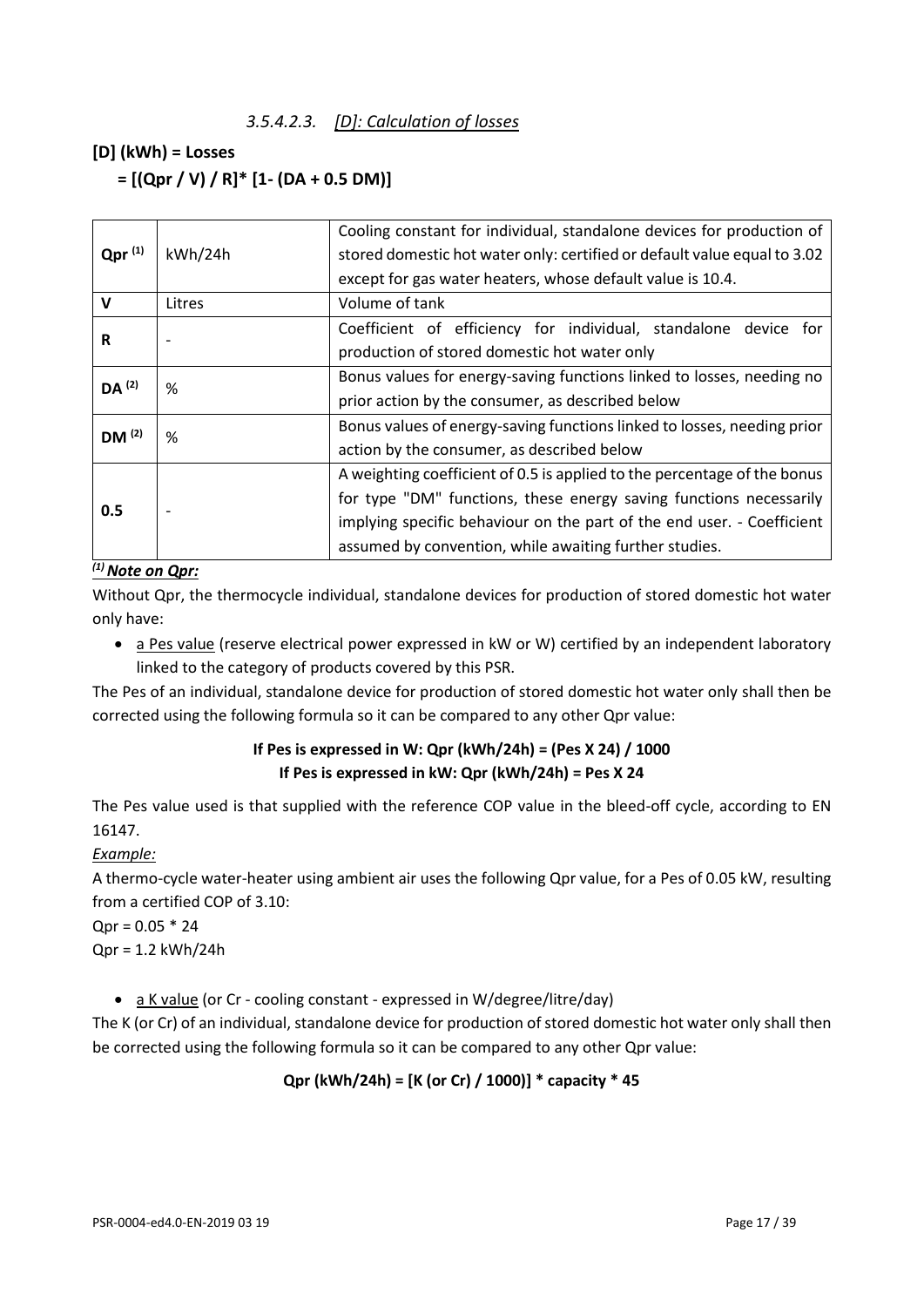*Example:* A water-heater uses the following Qpr value, for a certified K of 0.25, for a device with a capacity of 200 litres: Qpr = [0.25 /1000] \* 200 \* 45 Qpr = 2.25 kWh/24h

#### *(2) Note on energy saving functions (Fd) type "DA" and "DM"*

#### **DA-1 / DM-1: Definition of Vacation mode**

Mode in which stored domestic hot water production is shut down for a period that can be specified as a specific number of days.

This function may be considered type "DA-1" if it is combined with a frost-free setting on the heating; the DA-1 and DM-1 bonuses cannot therefore be cumulative.

Vacation mode saves 4% energy, as shown in section 5.4 - Justification of energy saving functions bonus in these specific rules.

#### **DA-2: Definition of load shift**

This system allows the cylinder water heater to be activated, in order to minimise static losses of the device. Load shifting saves 6% energy, as shown in section 5.4 - Justification of energy saving functions bonus - in these specific rules.

### *3.5.4.2.4. [F]: Calculation of energy saving functions linked to needs and to losses*

#### **[F] (kWh) = Energy savings linked to needs AND to losses = (1-(BDA + 0.5\*BDM))**

| $BDA$ <sup>(1)</sup> | % | Bonus values of energy saving functions linked to losses, needing no   |
|----------------------|---|------------------------------------------------------------------------|
|                      |   | prior action by the consumer, as described below                       |
| BDM <sup>(1)</sup>   | % | Bonus values of energy saving functions linked to losses, needing      |
|                      |   | prior action by the consumer, as described below                       |
|                      |   | A weighting coefficient of 0.5 is applied to the percentage of the     |
| 0.5                  |   | bonus for "BDM" type functions, these energy saving functions          |
|                      |   | necessarily implying specific behaviour on the part of the end user. - |
|                      |   | Coefficient assumed by convention, while awaiting further studies.     |

#### *(1) Note on energy saving functions type "BDA" and "BDM"*

#### **BDA-1: Definition of learning and automatic adjustment system for temperature setting**

Function for automatically adapting the temperature setting for the individual, standalone device for production of stored domestic hot water only as a function of the volume of hot water at 40°C actually consumed by users.

The learning and automatic adaptation system for the temperature setting saves 13% energy, as shown in section 5.4 - Justification of energy saving functions bonus - in these specific rules.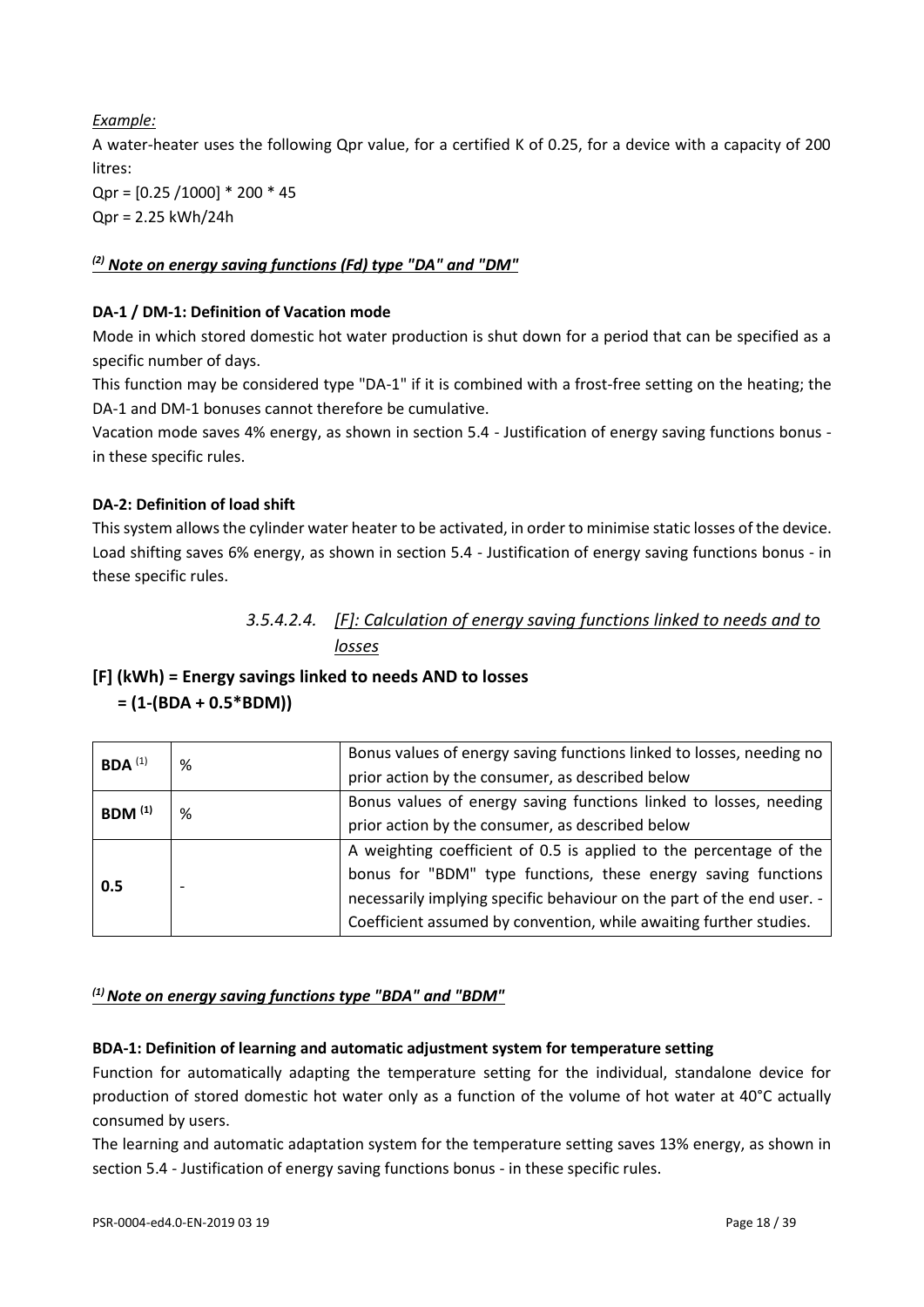#### **BDA-2: Definition of the operating range of the heat pump working on outside air**

Temperature range within which the heat pump for the thermo-cycle individual, standalone device for production of stored domestic hot water only operates. Penalties are applied here according to the operating limits of the heat pump, expressed as a "negative bonus" (penalty).

Energy savings from the heat pump operating range depend on the particular features of each pump, according to manufacturer's recommendations.

| PAC operating limits depending on external  <br>temperature | Up to $30^\circ$ | Between 31 and 34° | $35^\circ$ and upper |
|-------------------------------------------------------------|------------------|--------------------|----------------------|
| Down to 0°                                                  | $-8%$            | $-8%$              | $-8%$                |
| Between -1° and -4°                                         | $-4%$            | $-3%$              | $-3%$                |
| -5° and lower                                               | $-1%$            | 0%                 | $0\%$                |

#### **% of energy savings (=PENALTY)**

These savings are justified in section 5.4 - Justification of energy saving functions bonus - in these specific rules.

#### **BDA-3: Definition of the electrical device incorporating a package of certified functionalities**

Device with the following functionalities certified by an independent laboratory, related to the category of products covered by this PSR:

- a heating indicator, and
- certified static losses (Qpr), with:
	- $\circ$  for horizontal models: Qpr < 0.675 + 0.0072 V
	- o for vertical models: Qpr <0.0198 +0.0513V2/3, and
- a value of V40 (electrically powered water heater) or Vmax (thermo-cycle water heater) > 1.75 Vn, and
- thermal load from the energy transmission unit to the stored water  $\lt$  6W/m<sup>2</sup>, and
- permanent anti-corrosion protection.

The device incorporating a package of certified functionalities saves 8% energy, as shown in section 5.4 - Justification of energy saving functions bonus - in these specific rules.

#### 3.5.4.3. Consideration of impact of coolant fluid during use stage

Leakage of fluids during the use stage ( $E_{f^u}$ ) are equivalent to  $C_t$  multiplied by the average annual rate of leakage during the use stage (  $^{T_{\textit{fu}}}$  ) multiplied by the reference lifetime (here "RLT"), thus:

$$
E_{fu} = T_{fu} \times RLT \times C_t
$$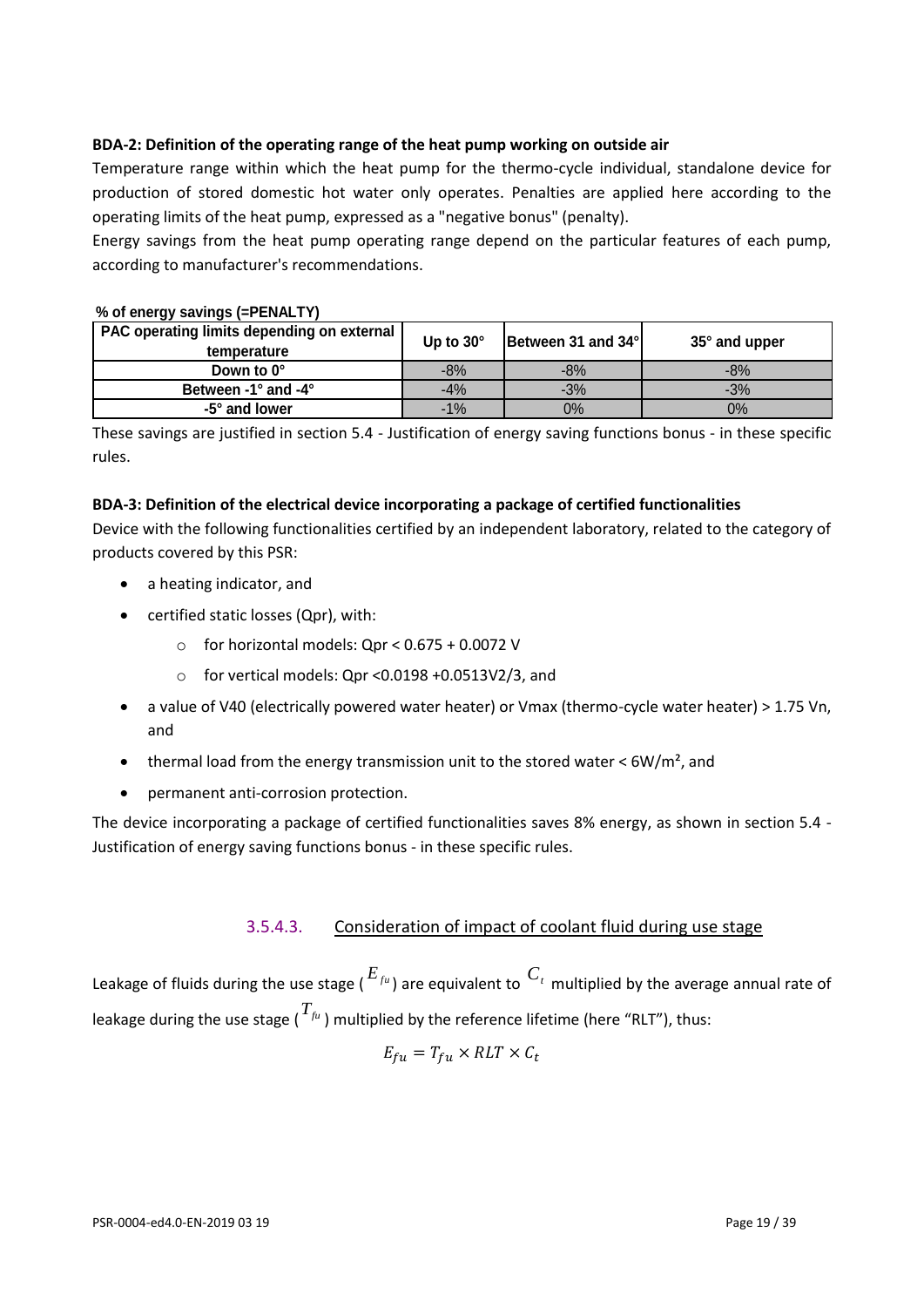Since there is no standard calculation method or value for leakages available at the moment, the leakage rate used for the reference product ( $T_{f^{\mu}}$ ) is defined by the manufacturer based on its experience and experimental values available. By default, the value of  $T_{f^{\mu}}$  is 2 %. The choice of a value for  $T_{f^{\mu}}$  lower than the proposed default shall be justified and documented in the LCA report. In all cases this value is declared in the PEP.

### **3.5.5.** Maintenance stage

Individual, standalone devices for production of stored domestic hot water only, require maintenance. The average return trip distance covered by an operator is 100 km.

If parts are to be replaced during the service life of the product, in compliance with the manufacturer's specifications, the impact of their manufacture, distribution and installation shall be taken into account during the maintenance stage.

The replacement of parts due to malfunction shall not be taken into account.

In the absence of accessible data, the devices require maintenance involving the following elements by default:

| Energy type for individual,<br>standalone device for<br>production of stored<br>domestic hot water only | Number of<br>maintenance<br>services during<br>reference lifetime | Nature of intervention during the reference lifetime                                                        |  |  |  |
|---------------------------------------------------------------------------------------------------------|-------------------------------------------------------------------|-------------------------------------------------------------------------------------------------------------|--|--|--|
| Electrical                                                                                              | 1.7                                                               | 1 protection anode on tank replaced (unless active anode or<br>a permanent anti-corrosion system installed) |  |  |  |
|                                                                                                         |                                                                   | 1 solar sensor probe replaced                                                                               |  |  |  |
| Solar                                                                                                   | 8.5                                                               | 1 protection anode on tank replaced (unless active anode or<br>a permanent anti-corrosion system installed) |  |  |  |
|                                                                                                         |                                                                   | 2 fluid changes (brine)                                                                                     |  |  |  |
| Thermo-dynamic                                                                                          | 8.5                                                               | 1 protection anode on tank replaced (unless active anode or<br>a permanent anti-corrosion system installed) |  |  |  |
| Gas                                                                                                     | 8.5                                                               | 1 protection anode on tank replaced (unless active anode or<br>a permanent anti-corrosion system installed) |  |  |  |

Treatment of any other waste produced during installation and maintenance stages, essential to the proper working of the individual, standalone device for production of stored domestic hot water only, not specified in the above table, shall be considered and justified in the LCA report.

If a new product on the market requires maintenance or consumables other than those listed in the table above, these items shall be included in the analysis.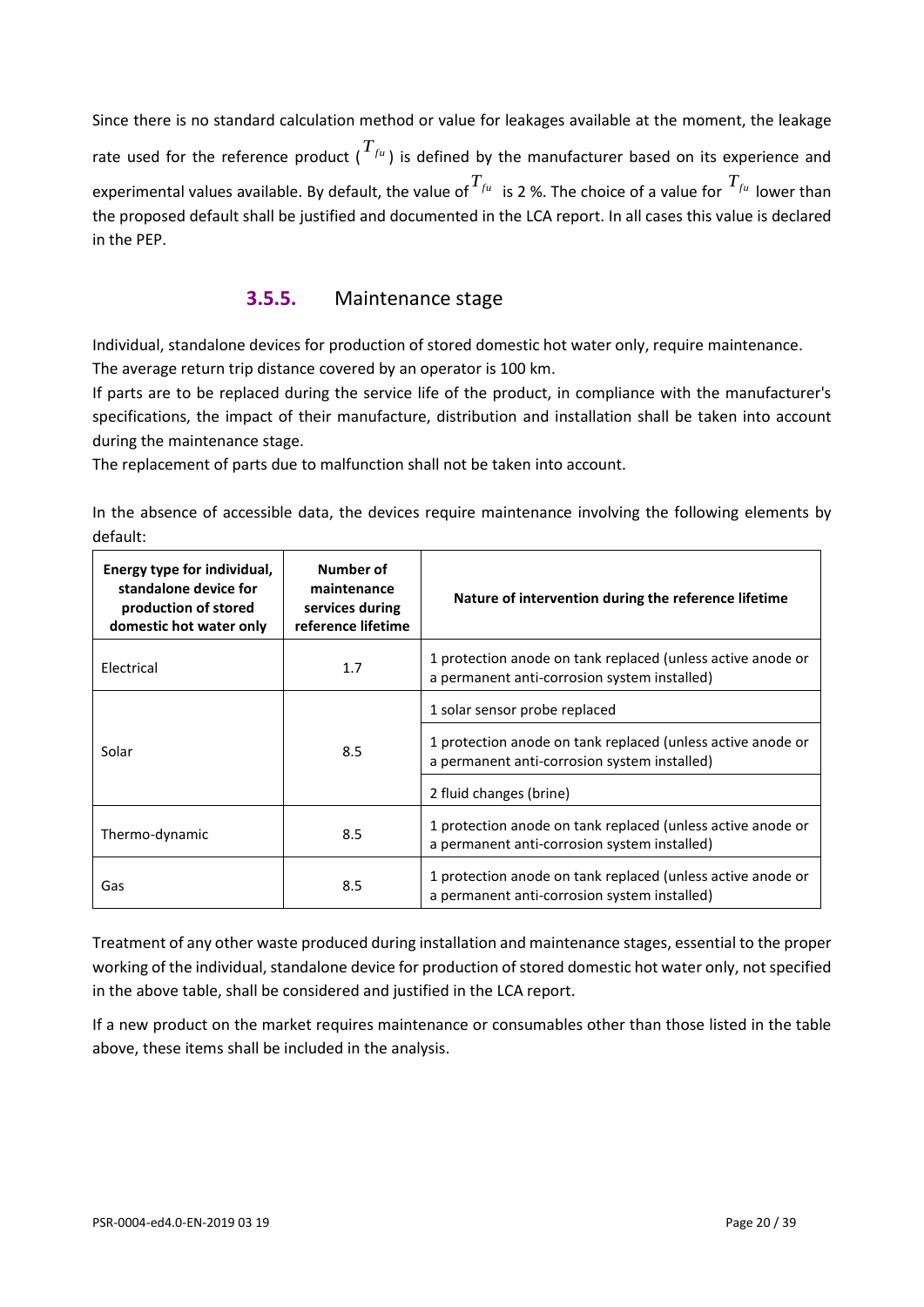#### 3.5.5.1. Waste generated during the maintenance stage

The manufacture of spare parts and new fluids as well as the end-of-life of the waste generated during the maintenance stage (end-of-life of fluids and spare parts) shall be taken into account in the use stage.

The material components, as specified in Section 3.5.5 "Maintenance stage" of the present document on the "type of intervention", shall be considered as "waste generated during the maintenance stage" and their end-of-life shall be considered here.

| Energy type for individual, standalone device for<br>production of stored domestic hot water only | Nature of intervention during the reference<br>lifetime |
|---------------------------------------------------------------------------------------------------|---------------------------------------------------------|
| Electrical                                                                                        | _ *                                                     |
|                                                                                                   | 1 solar sensor probe changed                            |
| Solar                                                                                             | $_{-}$ $*$                                              |
|                                                                                                   | 2 fluid changes (brine)                                 |
| Thermo-dynamic                                                                                    | _ *                                                     |
| Gas                                                                                               | _ ∗                                                     |

This waste is described in detail in the following table, for each type of intervention:

The anodes replaced are not treated as a waste generated in the maintenance stage since they are sacrificial components.

The end-of-life of these elements is then handled in the same way as described in Section 3.5.6 "End-of-life stage" of the present document.

By sector-based agreement, the transport stage for this waste shall be taken into account, assuming that it is trucked over a distance of 100 km.

### **3.5.6.** End-of-life stage

Within the European Union, waste from individual, standalone devices for production of stored domestic hot water only comes into the WEEE category (Waste from Electrical and Electronic Equipment).

The LCA report shall explain the organisation of known disposal and/or recovery systems, the associated environmental impacts and how the manufacturer meets these requirements, if applicable. These items determine the applicable end-of-life treatment (case 1, 2 or 3 explained below).

With regard to recovery processes, the analysis shall focus on all the steps of the waste treatment supply chain, up to storage prior to recovery.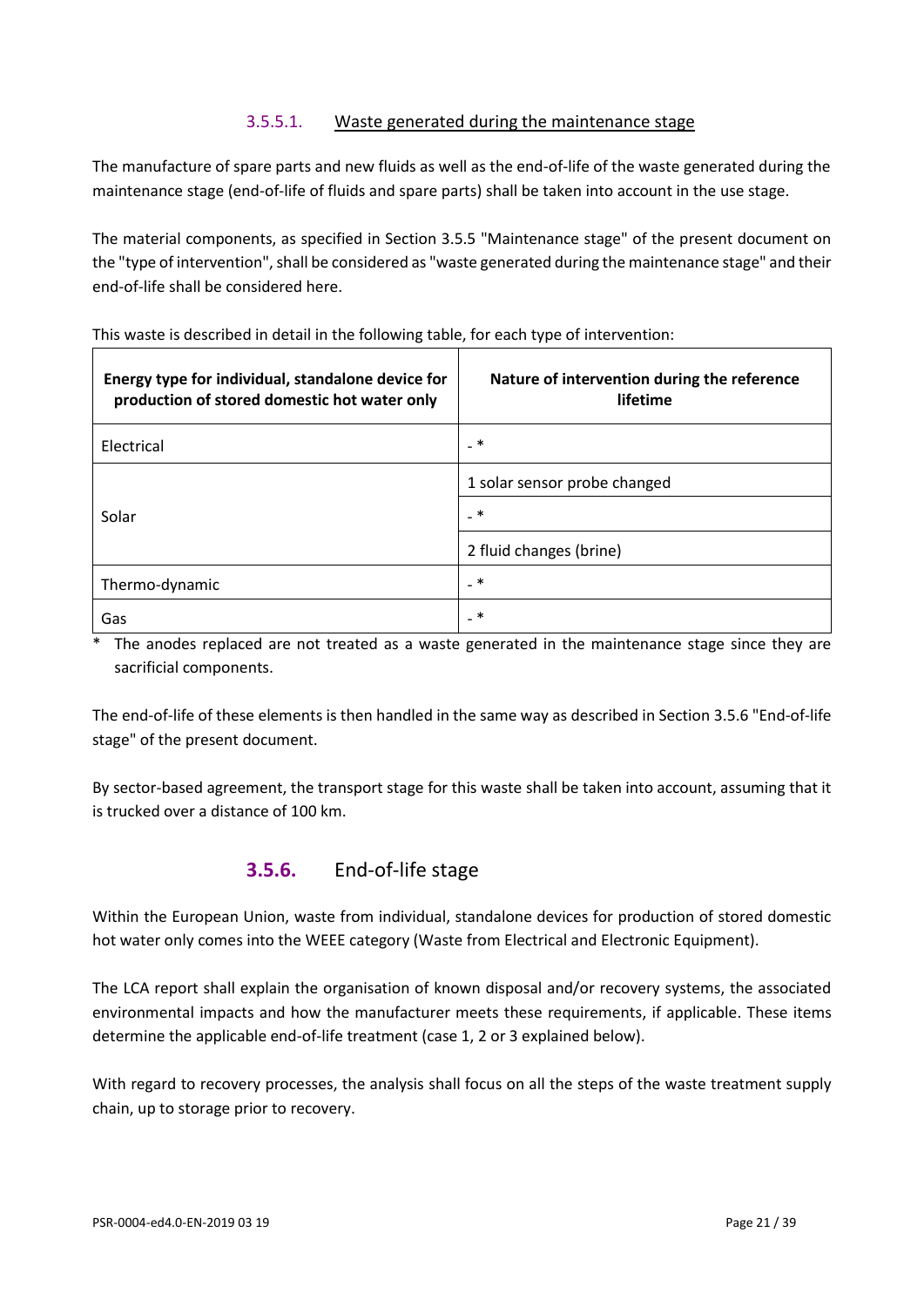For lack of specific justified information, the values specified below shall be used:

| On the bare product<br>mass                                                       | Case 1: recovery of at<br>least 80% (of which<br>75% is recycled /<br>reused) | <b>Case 2: exploitation</b><br>below 80% (of which<br>75% is<br>recycled/reused) | Case 3: No evidence of<br>recovery |
|-----------------------------------------------------------------------------------|-------------------------------------------------------------------------------|----------------------------------------------------------------------------------|------------------------------------|
| Percentage of product<br>recycled at end of life                                  | 75%                                                                           | 40%                                                                              | 20%                                |
| Percentage of product<br>recovered for energy<br>production at end of<br>life     | 5%                                                                            | 0%                                                                               | 20%                                |
| Percentage of product<br>incinerated without<br>energy recovery at end<br>of life | 10%                                                                           | 30%                                                                              | 30%                                |
| Percentage of product<br>landfilled without<br>recovery at end of life            | 10%                                                                           | 30%                                                                              | 30%                                |

By sector-based agreement, the transportation to collect the decommissioned product and convey it from the place of use to its final treatment site is calculated according to an assumption that it is carried by truck over a distance of 100 km.

#### 3.5.6.1. Consideration of impact of coolant fluid during the end of life stage

There is a two-step process for the end of life stage for fluids:

- recovery of fluid on the place of use, and processing:
	- o collection of fluid (transport),
	- o incineration without energy recovery,
	- o regeneration.
- treatment of equipment at end of life:
	- o direct leakages of non-recovered coolant fluid.

Only transport to treatment site shall be considered for the regeneration and incineration with energy recovery of fluid. The regenerated fluid shall be identified as a secondary material, impacts linked to the regeneration process are therefore allocated to the product in which it will be used.

#### **Method of calculation:**

When recovering fluid at the place of use, the quantity of fluid collected is calculated as follows:  $^{\mathcal{E}_{r} \times C_{t}}$  . The default transport distance considered shall be 100 km.

The quantity of fluid incinerated is calculated as follows:

 $100\%$  x  $\frac{\varepsilon_r \times C_t}{\pi}$  for CFCs,

10% x  $\frac{\varepsilon_r \times C_t}{r}$  for other types of coolant fluids.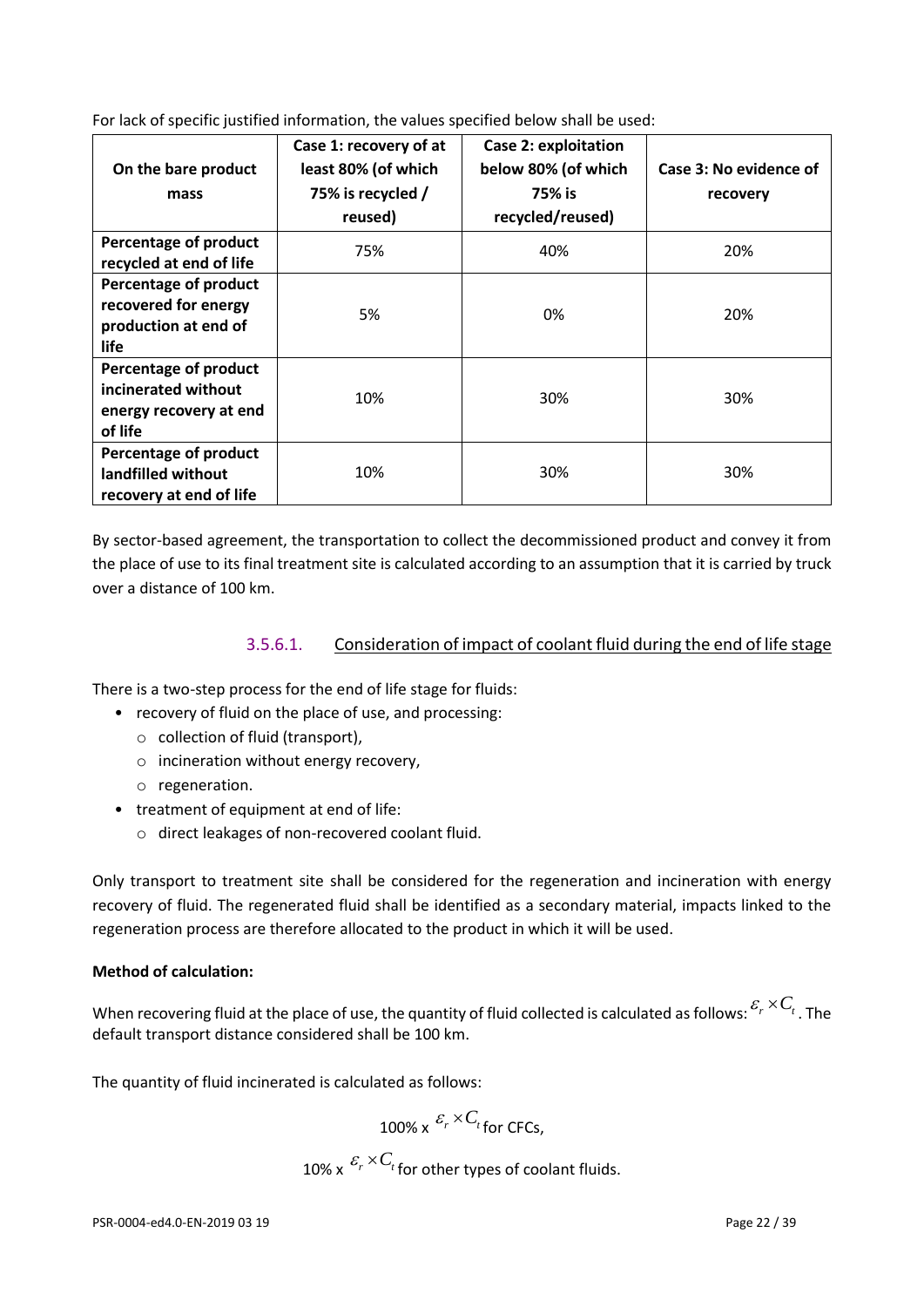During treatment of the equipment, a quantity equal to  $(1 - \varepsilon_r)$  x  $C_t$  shall be considered as being discharged directly into the air when the equipment is shredded.

If the scenario used to analyse the reference product life cycle is different from that specified above for the category of product, it is necessary to:

- justify and document the end of life scenario used in the LCA report,
- <span id="page-22-0"></span>• indicate the end of life scenario used in the PEP.

# **3.6.** Rules for extrapolation to a homogeneous family

These rules are additional to section "Rule(s) for extrapolation to a homogeneous environmental family" of the PCR.

A homogeneous environmental family means devices from the same range satisfying the following characteristics:

- Identical function
- Same product standard
- Similar manufacturing technology: identical type of materials and identical manufacturing processes

To develop a valid PEP for a range of products, environmental impact weighting factors are applied to all the products in the same product range, as specified in section 3.1.2 "Reference product and reference flow description" of these specific rules.

The extrapolation rules or the tables indicating the extrapolation coefficients applicable to the various stages of the life cycle and to each product in the range covered shall be stated in the PEP.

When the product range does not contain any of the reference devices defined in section 3.1.2 "Reference product and reference flow description" of these specific rules, the calculation is performed on the device with the most similar characteristics.

When systems combine several technologies in a single device, the extrapolation rules may be adapted and shall be justified for each stage of the life cycle. The extrapolation rules specific to those products shall be mentioned in the PEP and shall cover the whole product range under consideration.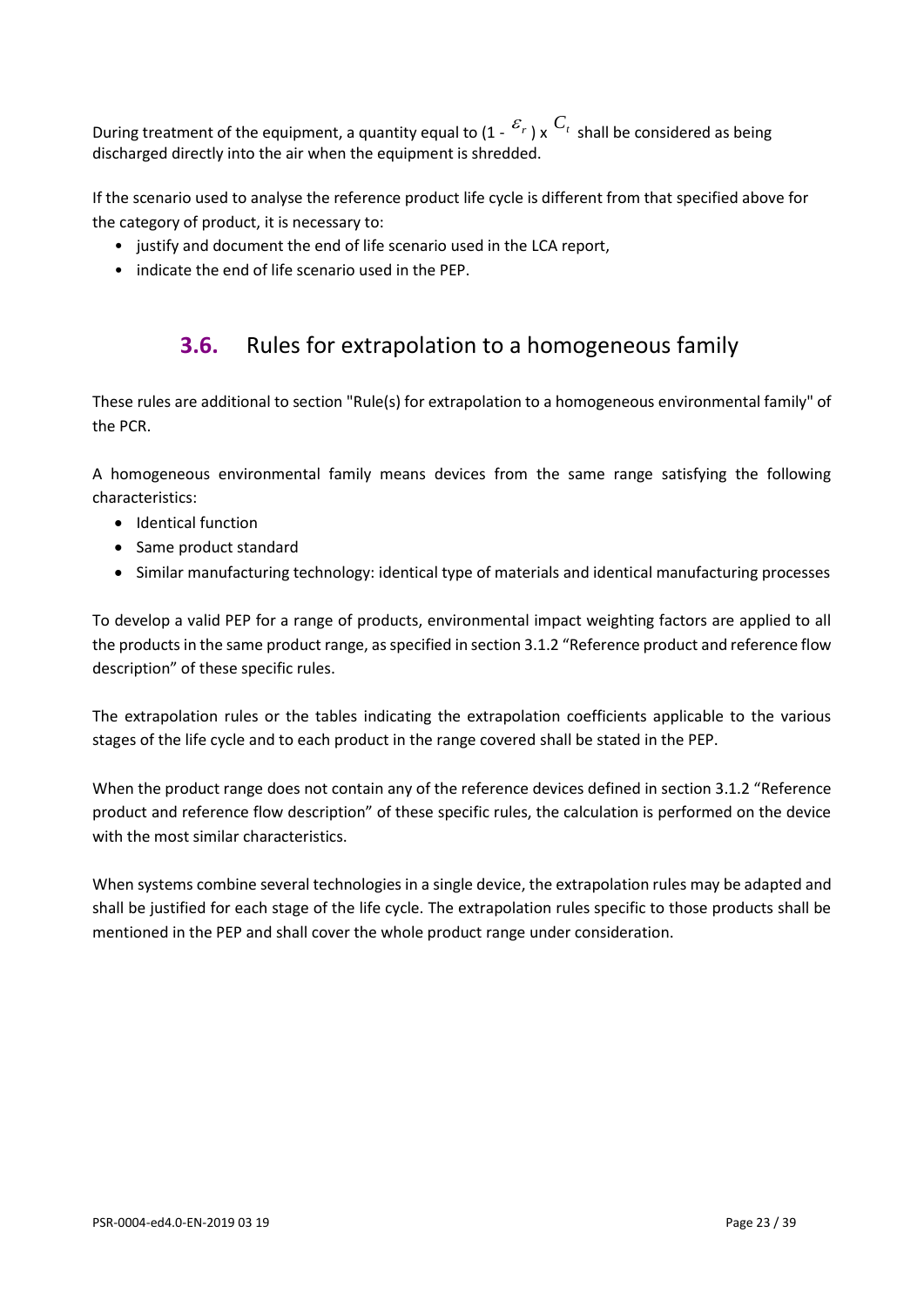### **3.6.1.** Extrapolation rule applied to the manufacturing stage

The environmental impacts generated during the manufacturing stage are directly correlated to the mass of the tank of the product (excluding packaging).

For the manufacturing stage, the extrapolation coefficient to be applied to the PEP results for any other product from the same range is as follows:

> $\int_{\mathcal{M}}$  Mass of the tank of the product considered (kg)  $\overline{M}$   $\overline{M}$  ass of the tank of the reference product  $(kg)$

Where:

Mass of the tank = mass of the tank of the product only (excluding packaging) in kg

### **3.6.2.** Extrapolation rule applied to the distribution stage

The environmental impacts produced during the distribution stage are mainly correlated to the total mass of the product and its packaging.

For the distribution stage, the extrapolation coefficient to be applied to the PEP results for any other product from the same range is as follows:

> $\left(\frac{1}{\text{Total mass of reference product} + \text{Mass of packaging of reference product} + \text{Mass of 2}}\right)$ Total mass of product considered + Mass of packaging of product considered  $(kg)$

Where:

Total mass = product mass (excluding packaging) in kg Packaging mass = total mass of instruction manuals, plastic films, polystyrene, pallet, etc. in kg

### **3.6.3.** Extrapolation rule applied to the installation stage

The installation stage includes only the end-of-life treatment of the packaging. The environmental impacts produced during the installation stage are directly correlated to the total mass of the product and its packaging.

For the installation stage, the extrapolation coefficient to be applied to the PEP results for any other product from the same range is as follows:

> ( Packaging mass of the product considered  $(kg)$  $\frac{1}{\text{Packaging mass of the reference product } (kg)}$

Where:

Packaging mass = total mass of instruction manuals, plastic films, polystyrene, pallet, etc. in kg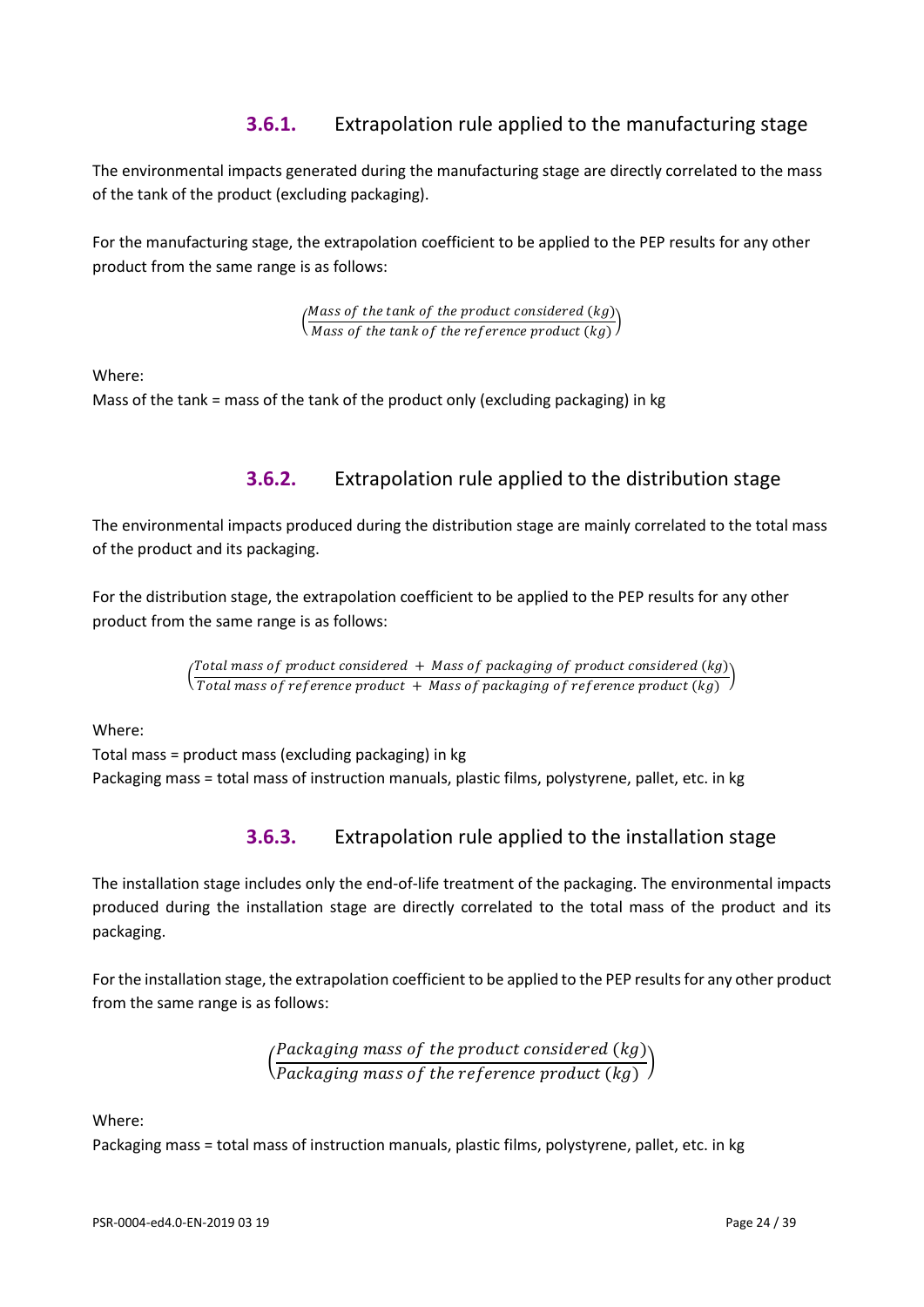### **3.6.4.** Extrapolation rule applied to the use stage (excluding maintenance)

The environmental impacts produced during the use stage are directly correlated to their consumption.

When drawing up a PEP valid for a full range of devices, the calculation rule to be used for any other volume in the same homogeneous family is as described in section .3.5.4.2 – Energy consumption of components for family 2 - of these specific rules.

For the use stage (excluding maintenance), the extrapolation coefficient to be applied to the PEP results for any other product from the same range is as follows:

> ( C of the product considered (kWh)  $\overline{C}$  of the reference product  $(kWh)$

Where:

C = Energy consumption of the product (in kWh) during the use stage throughout the lifetime of the product (see Section 3.4.5.2 of the present document)

When calculating the environmental impact linked to the use stage, the PEP shall specify efficiency coefficients "R" and cooling constants "Qpr" for each product of the product range covered by the PEP.

### **3.6.5.** Extrapolation rule applied during the maintenance stage

The environmental impacts produced during the maintenance stage are due to the annual travel of one operator and the replacement of the maintenance parts. These parts are considered as identical within the homogeneous family.

For the maintenance stage, the environmental impacts of the reference product are considered as identical to any other product from the same range.

### **3.6.6.** Extrapolation rule applied during the end-of-life stage

The environmental impacts produced during the end-of-life stage are directly correlated to the mass of the tank of the product alone (excluding packaging).

For the end-of-life stage, the extrapolation coefficient to be applied to the PEP results for any other product from the same range is as follows:

> $\int_{0}^{Mass}$  of the tank of the product considered  $(kg)$ <br> $Mess$  of the tank of the professor and set  $(kg)$  $\frac{h}{2}$  Mass of the tank of the reference product  $(kg)$

Where:

Mass of the tank = mass of the tank of the product only (excluding packaging) in kg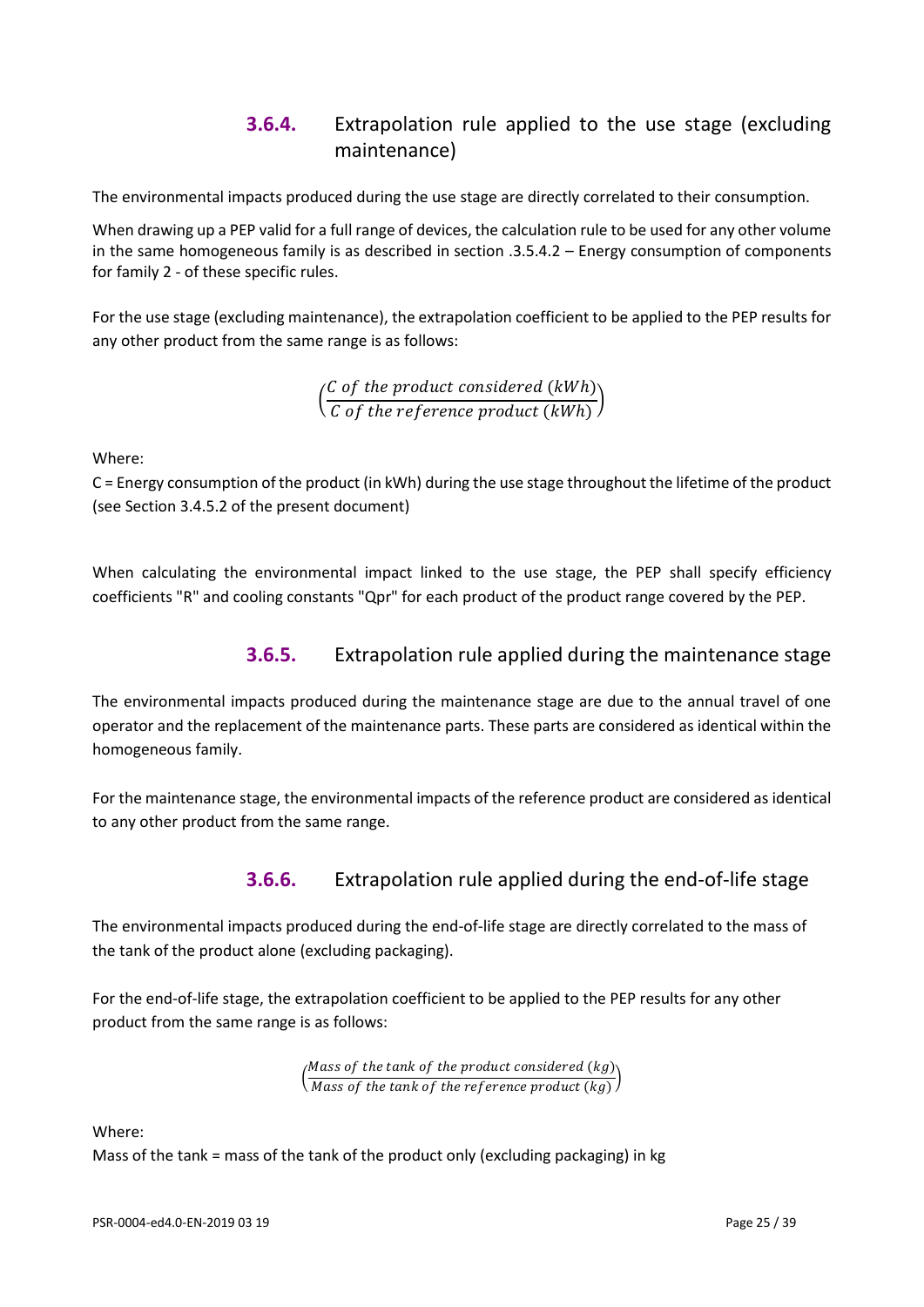# <span id="page-25-0"></span>**3.7.** Rule(s) applying to joint environmental declarations

These rules are complementary to PCR section "Rules applying to joint environmental declarations" (PEP-PCR-ed3-EN-2015 04 02).

<span id="page-25-1"></span>For joint environmental declarations, the study shall be conducted on a typical product, that shall be a 200 liters model, or the product closest to this volume level.

# **3.8.** Requirements concerning the collection of primary and secondary data

These rules are additional to the sections "Requirements for the collection of primary data" and "Requirements for secondary data" of the PCR.

As far as possible, the primary data (i.e. all the data associated with the manufacturing stage of the reference product and specific to an organisation) shall be preferred and shall be justified in the LCA report, specifying:

- 1) primary data in case of a single supplier,
- 2) in case of procurement from several suppliers, the primary data that shall be taken into account is the data provided by major suppliers representing at least 50% of the procurement volume (with respect to the total quantity bought). For example, for ten suppliers, each representing 10% of the sales volume, at least five suppliers shall be considered in order to obtain an overall view of the primary information provided. Any other distribution rules should be mentioned in the LCA report and in the PEP.

Where these primary data are shared with products other than those covered by these specific rules, the impact is allocated according to the mass criteria of devices manufactured.

This information is not always available to manufacturers of individual, standalone devices for production of stored domestic hot water only: in case of missing primary data, secondary datasets, i.e. data obtained from the life cycle inventory database shall be used. If no transport information is available, the information in the PCR section 2.5.3 – "Transport scenarios" shall be used.

The proportion of primary and secondary data used in the life cycle assessment for individual, standalone device for production of stored domestic hot water only, shall be documented in the LCA report and may be included in the PEP under the section describing the environmental impacts, to supplement the information required in section  $2.12$  – Environmental impacts – of the PCR. This proportion shall be determined with respect to the product mass.

# <span id="page-25-2"></span>**3.9.** Data quality evaluation

The specific rules specified in the section "Data quality evaluation" in the current PCR apply.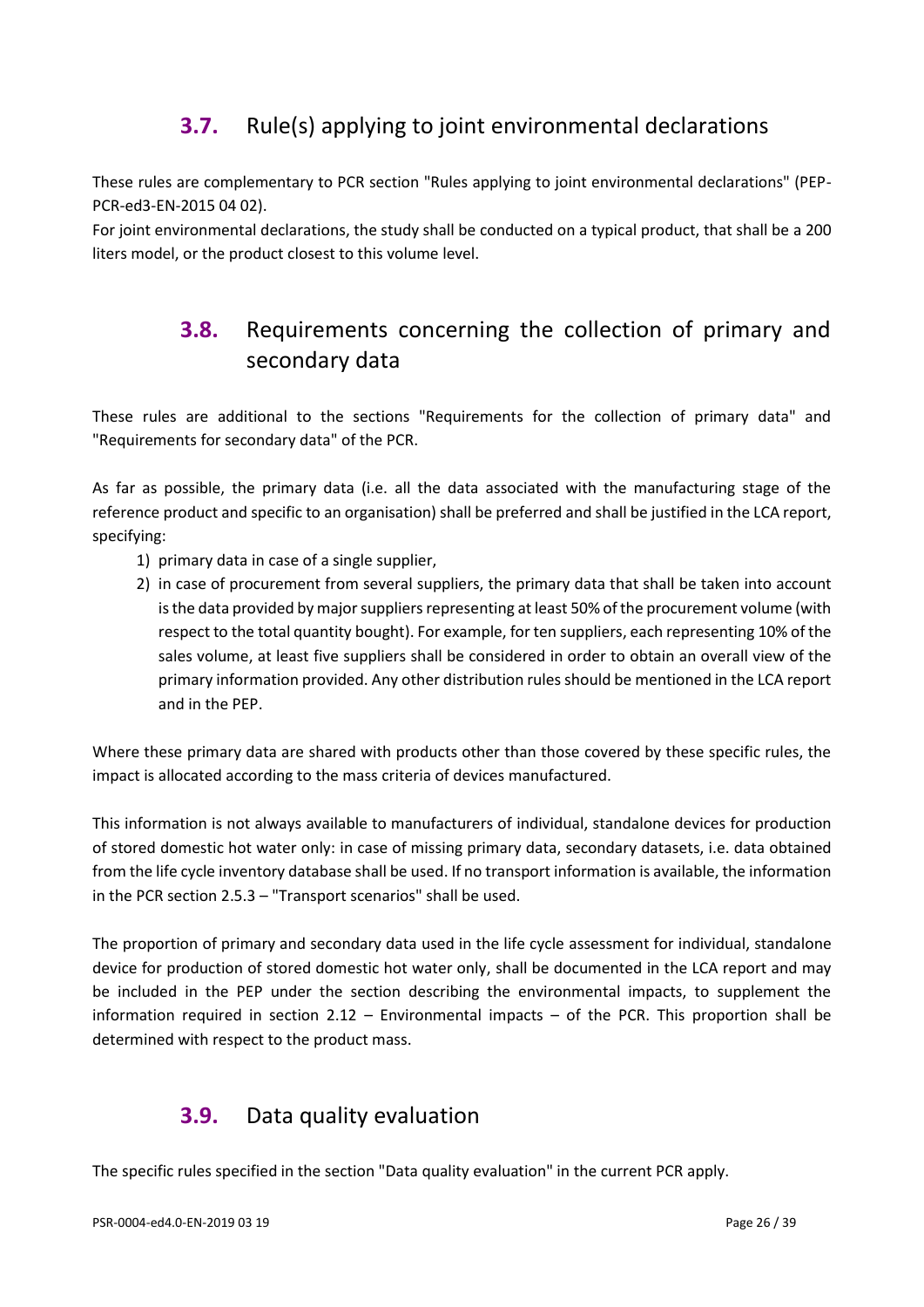# <span id="page-26-0"></span>**3.10.** Calculation of environmental impact

To ensure the results of the environmental impacts are consistent between the functional unit (production of 1 litre of domestic hot water at 40°C) and the reference product (200 litre system), the PEP shall show the environmental impacts of the manufacturing, distribution, installation, use (including maintenance) and end-of-life stages, as follows:

> Environmental impacts from the PEP (for 1 litre) = Environmental impacts of reference product / Number of litres produced

#### Where:

• Number of litres produced = actual average consumption corresponding to the volume of hot water ultimately consumed by users.

This consumption is defined by the user's average daily consumption, the average number of users and the device's reference lifetime as follows:

#### **50 litres X 2.26 inhabitants X 365 days X 17 years' reference lifetime = 701 165 litres**

<span id="page-26-1"></span>Then:

#### **Environmental impacts from the PEP (for 1 litre) = Environmental impacts of reference product / 701 165**

# **3.11.** PEP update rule

Any PEP document recorded by the P.E.P. Association shall be updated and re-registered when the individual, standalone devices for production of stored domestic hot water only to which it refers is modified, by an increase or reduction of more than 5% in:

- mass,
- new components,
- its environmental indicators considered as relevant,
- any other element considered as relevant,
- material used.

# <span id="page-26-3"></span><span id="page-26-2"></span>**4. Drafting of the Product Environmental Profile**

# **4.1.** General information

These rules are additional to the section "General information" of the current PCR.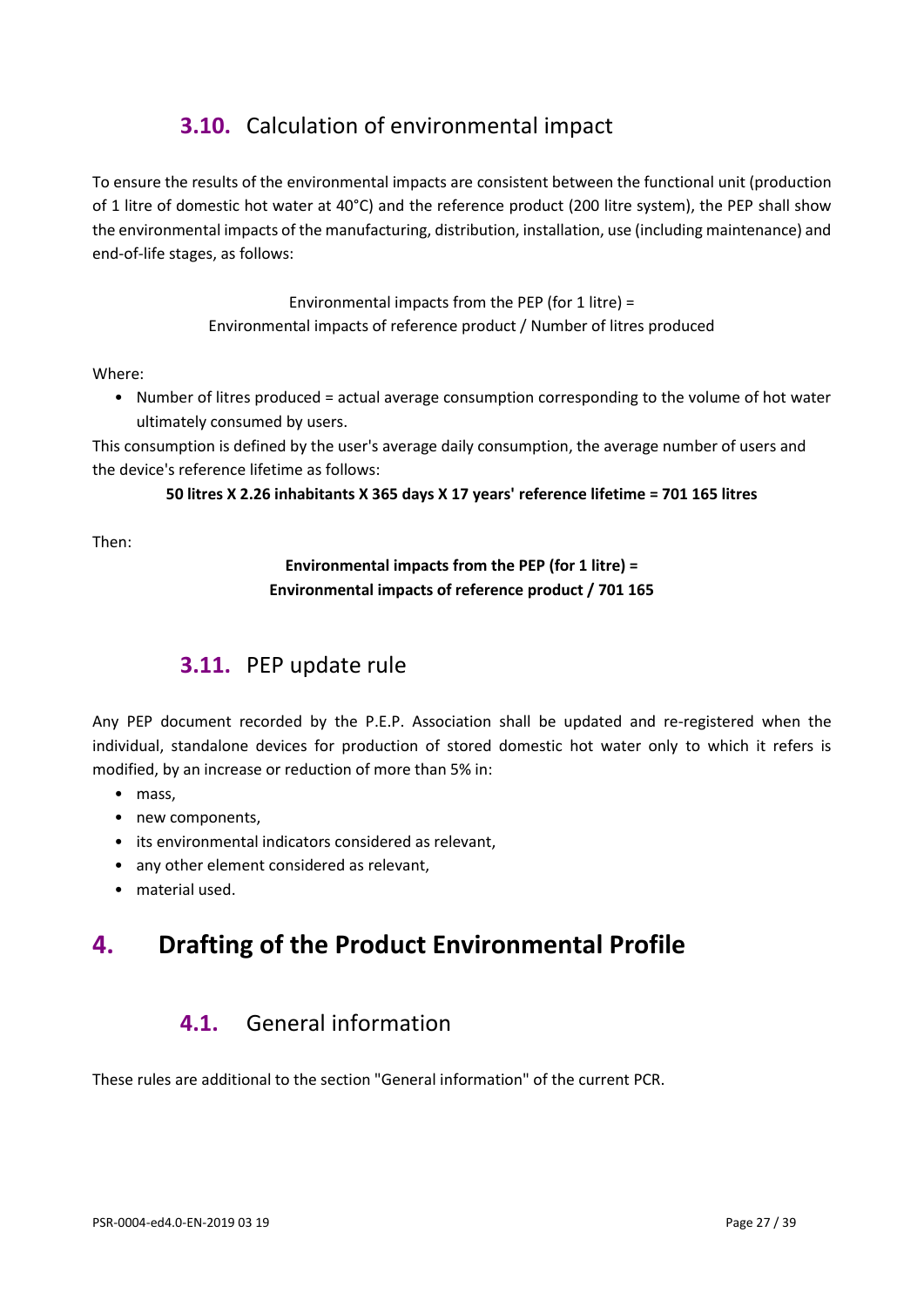The PEP shall include:

- The product sub-category and characteristics to be declared according to Section 2.1.
- The use profile considered in the use stage according to Section 3.5.4.2
- <span id="page-27-0"></span>• When extrapolation rules are used, the efficiency coefficients R and the cooling constants Qpr for each product of the product range covered by the PEP, in accordance with Section 3.6

# **4.2.** Constituent materials

<span id="page-27-1"></span>The rules specified in the section "Constituent materials" of the current PCR apply.

# **4.3.** Additional environmental information

These specific rules are additional to the section "Additional environmental information" of the PCR.

In the context of performing Life Cycle Assessment on the scale of a building, the environmental impacts of the equipment shall be considered on the scale of the product and the impacts related to energy consumption in the use stage shall be treated separately.

To facilitate the use of the PEP in conducting a building LCA, the PEP may include:

• The table of environmental impacts of the reference product expressed on the product (or declared product) scale instead of the functional unit scale. The values shall then be indicated in numerical values, expressed in the appropriate units to three significant figures (and, optionally, as a percentage) for each stage of the life cycle, and the total for each indicator of the complete life cycle assessment.

The following details shall be included in the PEP, to ensure clarity and transparency for the user:

- For environmental impacts expressed per functional unit, the following wording shall be included: "per kW corresponding to the functional unit"

 $\circ$  - For environmental impacts expressed per declared product, the following wording shall be included: "per device corresponding to the reference product"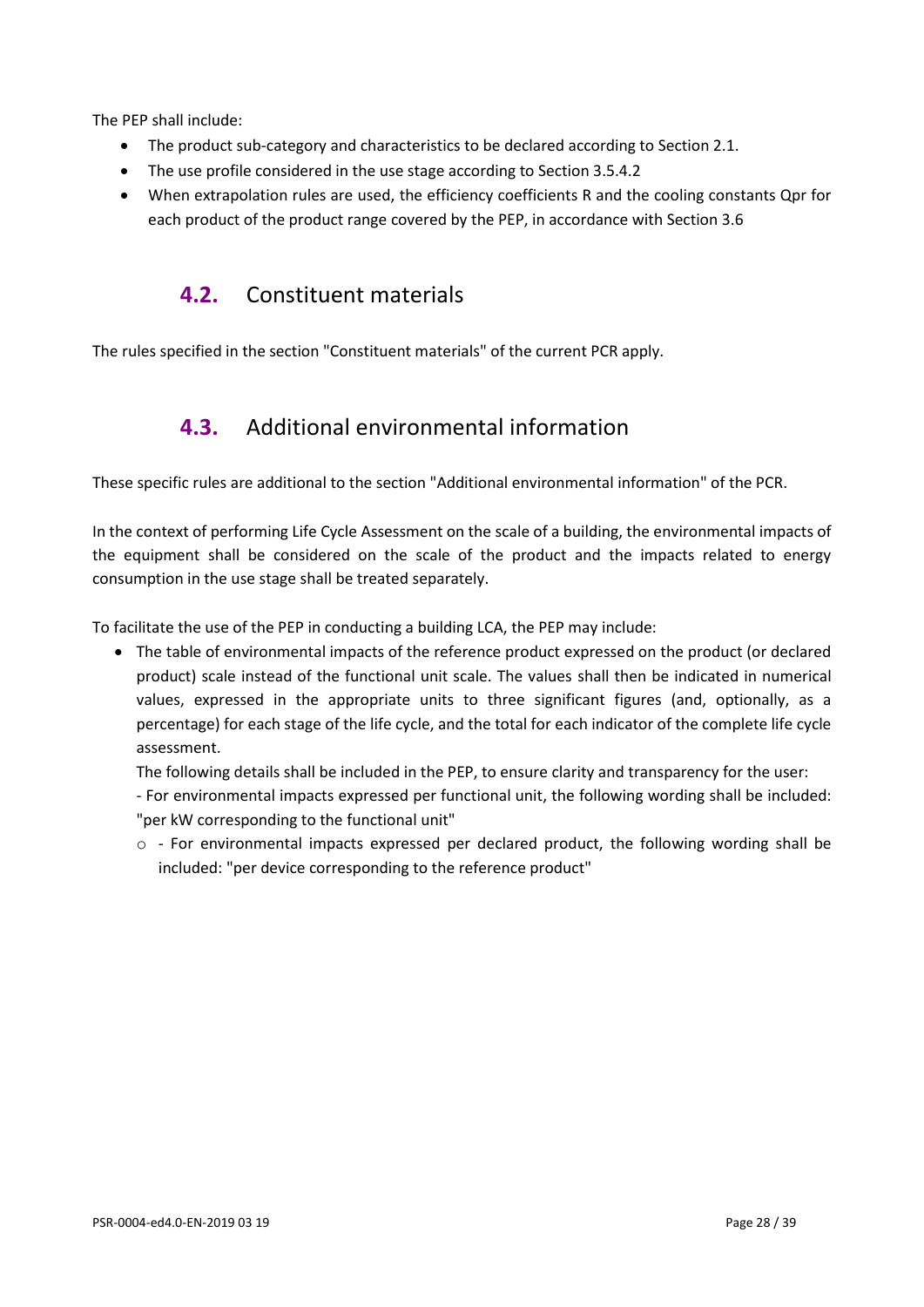• The results of the environmental impacts in the use stage according to a breakdown of Module B (B1 to B7) in compliance with standards EN 15978 and EN 15804.

| PEP ecopassport® |                         | Manufacturing<br>stage<br>(Section 3.5.1)<br>Production |                | Distributio<br>n stage<br>(Section<br>3.5.2) | Installatio<br>n stage<br>(Section<br>3.5.3) | Use stage<br>(Sections 3.5.4 and 3.5.5) |                |           |             |                | End-of-life stage<br>(Section 3.5.6)<br>End-of-life stage |                                                 |                           | <b>Benefit</b><br>S<br><b>Benefit</b> |                 |                |                                       |
|------------------|-------------------------|---------------------------------------------------------|----------------|----------------------------------------------|----------------------------------------------|-----------------------------------------|----------------|-----------|-------------|----------------|-----------------------------------------------------------|-------------------------------------------------|---------------------------|---------------------------------------|-----------------|----------------|---------------------------------------|
|                  |                         | stage                                                   |                | Construction stage                           |                                              |                                         |                |           | Use stage   |                |                                                           |                                                 |                           |                                       |                 |                | S                                     |
|                  | A <sub>1</sub>          | A2                                                      | A <sub>3</sub> | A <sub>4</sub>                               | A <sub>5</sub>                               | B <sub>1</sub>                          | B <sub>2</sub> | <b>B3</b> | <b>B4</b>   | <b>B5</b>      | <b>B6</b>                                                 | <b>B7</b>                                       | C <sub>1</sub>            | C <sub>2</sub>                        | C <sub>3</sub>  | C <sub>4</sub> | D                                     |
| EN 15978 / 15804 | Supply of raw materials | Transport                                               | Manufacture    | Transport                                    | Installation process                         | Use                                     | Maintenance    | Repair    | Replacement | Rehabilitation | of the building<br>during use<br>Energy use               | of the building<br>use<br>during I<br>Water use | Demolition/Deconstruction | Transport                             | Waste treatment | Disposal       | Benefits beyond the system boundaries |

**Lookup table showing breakdown of life cycle by stage or by module** 

<span id="page-28-0"></span>• The extrapolation rules at the scale of the declared product.

# **4.4.** Environmental impacts

The environmental impact table shows the functional unit's environmental impact, namely production of 1 litre of domestic hot water stored at 40°C.

The full impact of the equipment lifecycle, installed in a real situation, shall be calculated by the PEP user according to the reference use scenario or the LCA practitioner's own use scenario.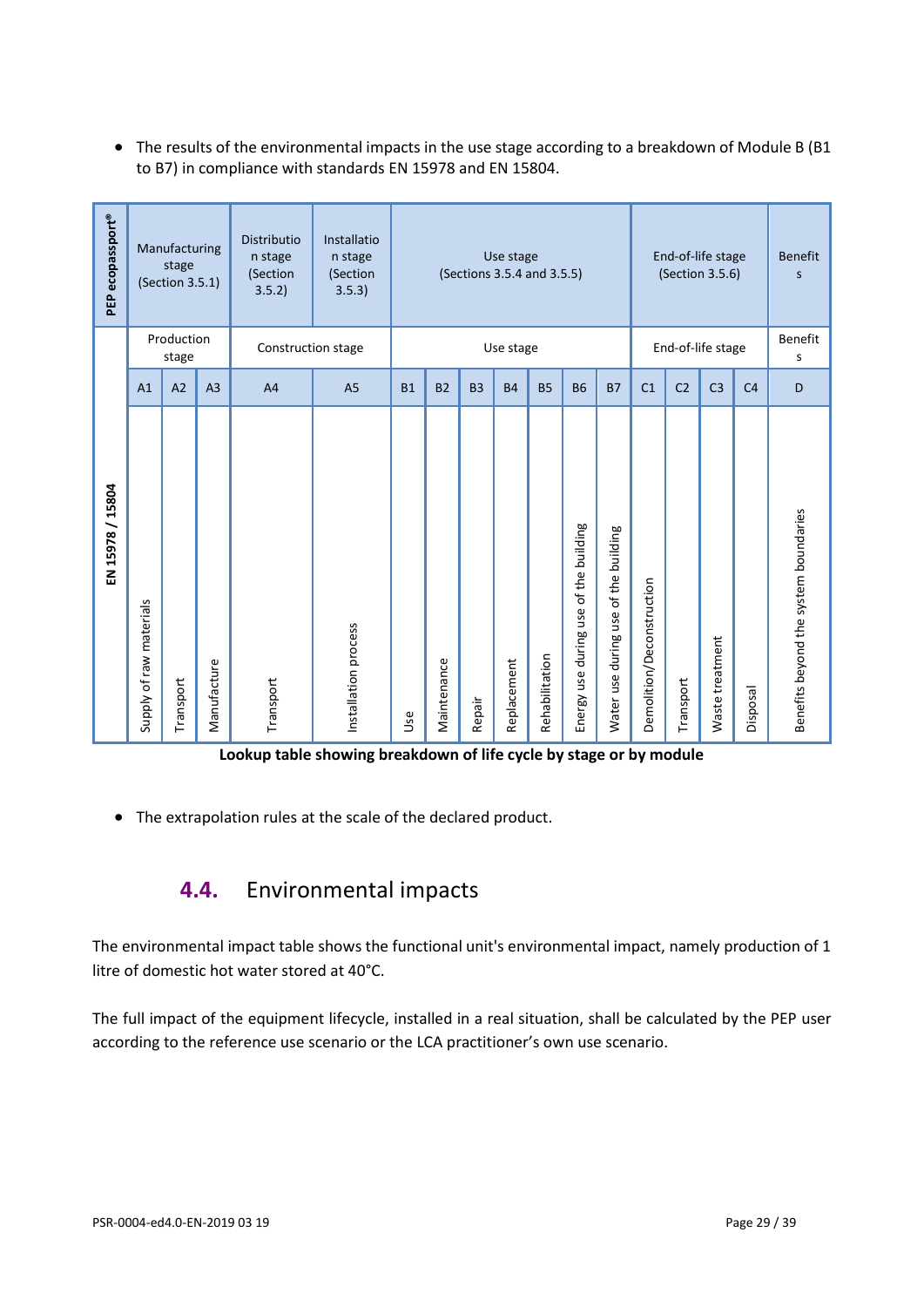In addition, the following details shall be completed and included in the PEP, to ensure clarity and transparency for the user:

*This environmental declaration was drawn up on the basis of the production of 1 litre of domestic hot water stored at 40°C equivalent, for a device supplying a residence with 2.26 inhabitants at a daily consumption rate of 50 litres.* 

*For a usage other than the reference scenario, the impacts of this declaration for the production, distribution, installation, and end-of-life stages shall be multiplied by the following coefficient:*

> 701165 Daily consumption per user  $(L)$  x Number of inhabitants x 365 x 17

*The actual impact of the life cycle of the installed product in a real situation shall be calculated by the user of the declaration by multiplying the impact concerned by the total number of litres of water produced over 17 years according to the use scenario (701 165 litres for the reference scenario).*

When extrapolation rules are used, the following statement shall be included:

*Extrapolation coefficients are given for the environmental impact of the functional unit, i.e. the production of 1 litre of domestic hot water. For each stage of the life cycle, the environmental impacts of the product concerned are calculated by multiplying the impacts of the declaration corresponding to the reference product by the extrapolation coefficient. The "Total" column shall be calculated by adding the environmental impacts of each stage of the life cycle.*

# <span id="page-29-1"></span><span id="page-29-0"></span>**5. Appendices**

# **5.1.** Glossary

| °C             | Degree Celsius                                                                                     |
|----------------|----------------------------------------------------------------------------------------------------|
| C              | Final energy consumption                                                                           |
| <b>CE</b>      | European Community                                                                                 |
| <b>CENELEC</b> | European Committee for Electrotechnical Standardization                                            |
| <b>COP</b>     | Coefficient of performance                                                                         |
| Cr             | Cooling constant                                                                                   |
| <b>DTU</b>     | Document Technique Unifié (Unified Technical Document)                                             |
| EEE            | Electrical and Electronic Equipment                                                                |
| <b>EMC</b>     | Electro-Magnetic Compatibility                                                                     |
| EN             | European standards                                                                                 |
| EU             | European Union                                                                                     |
|                | Final energy is the energy supplied to the consumer for final use (petrol at the pump, electricity |
| Final energy   | to the home, etc.) http://www.insee.fr/fr/methodes/default.asp?page=definitions/energie-           |
|                | finale.htm                                                                                         |
| IEC.           | International Electrotechnical Commission, IEC                                                     |
| Кg             | Kilogram                                                                                           |
| <b>KWh</b>     | Kilowatt hour                                                                                      |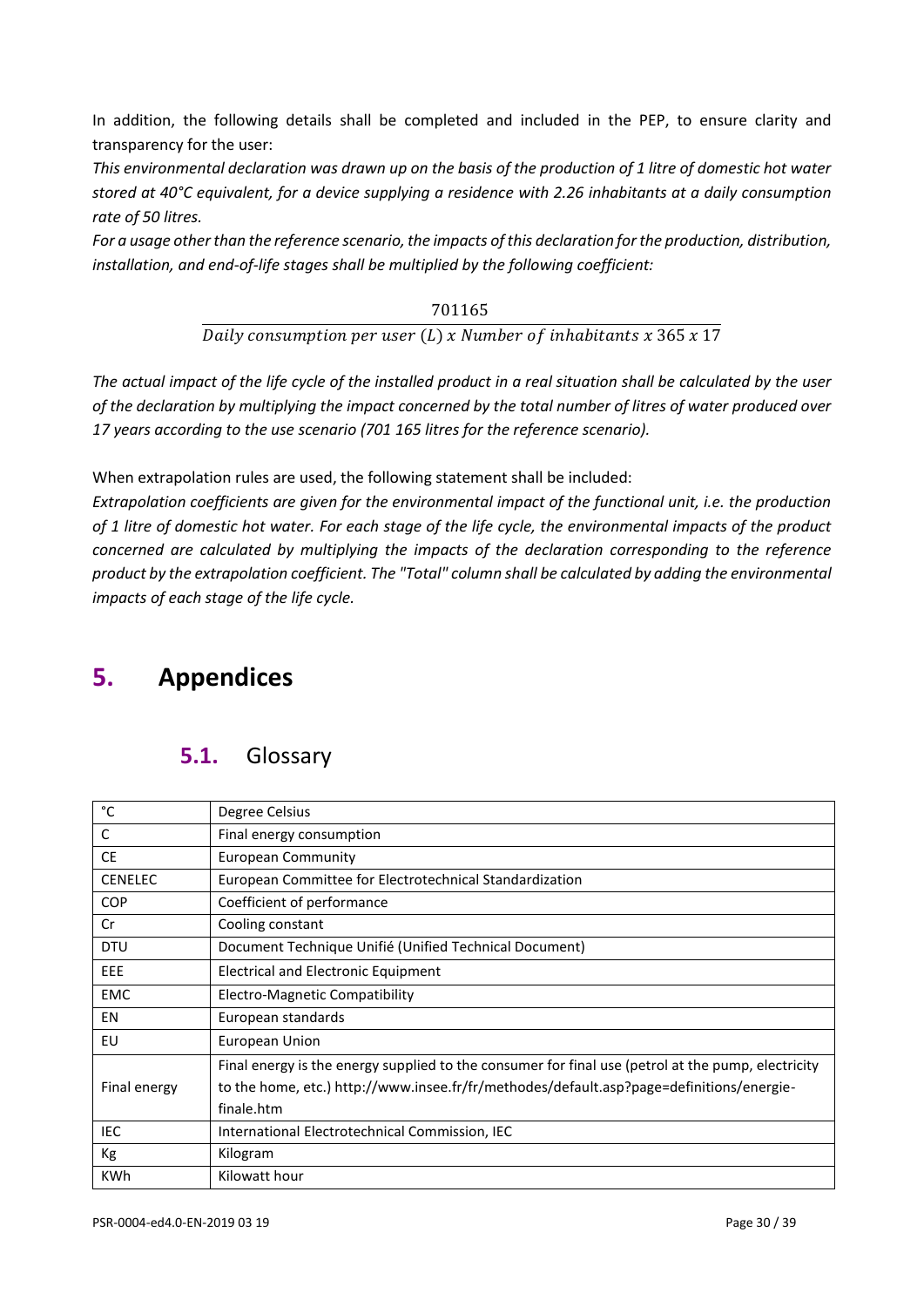| L           | Litre                                                                                            |
|-------------|--------------------------------------------------------------------------------------------------|
| <b>LCA</b>  | Life cycle assessment                                                                            |
| LCI         | Life cycle inventory                                                                             |
| LCIE        | Laboratoire central des industries électriques [Central Electrical Industry Laboratory - France] |
| <b>NF</b>   | "Norme française" [French standard]                                                              |
| PAC         | Heat pump                                                                                        |
| <b>PCR</b>  | Product category rules                                                                           |
| <b>PEP</b>  | Product environmental profile                                                                    |
| Pes         | Reserve electrical power                                                                         |
| <b>PSR</b>  | Product specific rules                                                                           |
| Qpr         | <b>Static losses</b>                                                                             |
| <b>ROHS</b> | Restriction of the use of certain Hazardous Substances in electrical and electronic equipment    |
| <b>TEE</b>  | Water intake temperature                                                                         |
| <b>TUE</b>  | Water use temperature                                                                            |
| <b>UE</b>   | European Union                                                                                   |
| <b>UTE</b>  | <b>Technical Electricity Union</b>                                                               |
| $\vee$      | Volume (of cylinder)                                                                             |
| V40 / Vmax  | Hot water temperature 40°C (for electricaly powered water heater / thermo-cycle water heater)    |
| <b>VMC</b>  | Controlled mechanical ventilation                                                                |
| Vn          | Rated volume                                                                                     |
| <b>WEEE</b> | Waste Electrical and Electronic Equipment.                                                       |
| Wh          | Watt hour                                                                                        |

# <span id="page-30-0"></span>**5.2.** References

| <b>PSR</b><br>ref | <b>Subject</b>           | Sources used                               |  |  |
|-------------------|--------------------------|--------------------------------------------|--|--|
|                   |                          | Specification N° LCIE 103-14               |  |  |
|                   |                          | NF Individual solar-powered water heaters  |  |  |
|                   |                          | $N^{\circ}$ NF 441                         |  |  |
|                   |                          | Order 13/05/2011 repealing and replacing   |  |  |
|                   | Definition<br>οf<br>the  | the order of 29/07/2009 on approval of the |  |  |
|                   | of<br>various<br>types   | request for heading V for inclusion of     |  |  |
| $\overline{2}$    | individual, standalone   | thermodynamic<br>individual<br>electrical  |  |  |
|                   | devices for production   | domestic hot water heaters in the thermal  |  |  |
|                   | of stored domestic hot   | regulations 2005.                          |  |  |
|                   | water only               | Standard EN 26 on Gas-fired instantaneous  |  |  |
|                   |                          | water heaters for the production of        |  |  |
|                   |                          | domestic hot water and standard EN 89 on   |  |  |
|                   |                          | Gas-fired storage water heaters for the    |  |  |
|                   |                          | production of domestic hot water           |  |  |
| 3                 | lifetime 17<br>Reference | Working group consensus, especially from   |  |  |
|                   | years                    | data available from the energy saving      |  |  |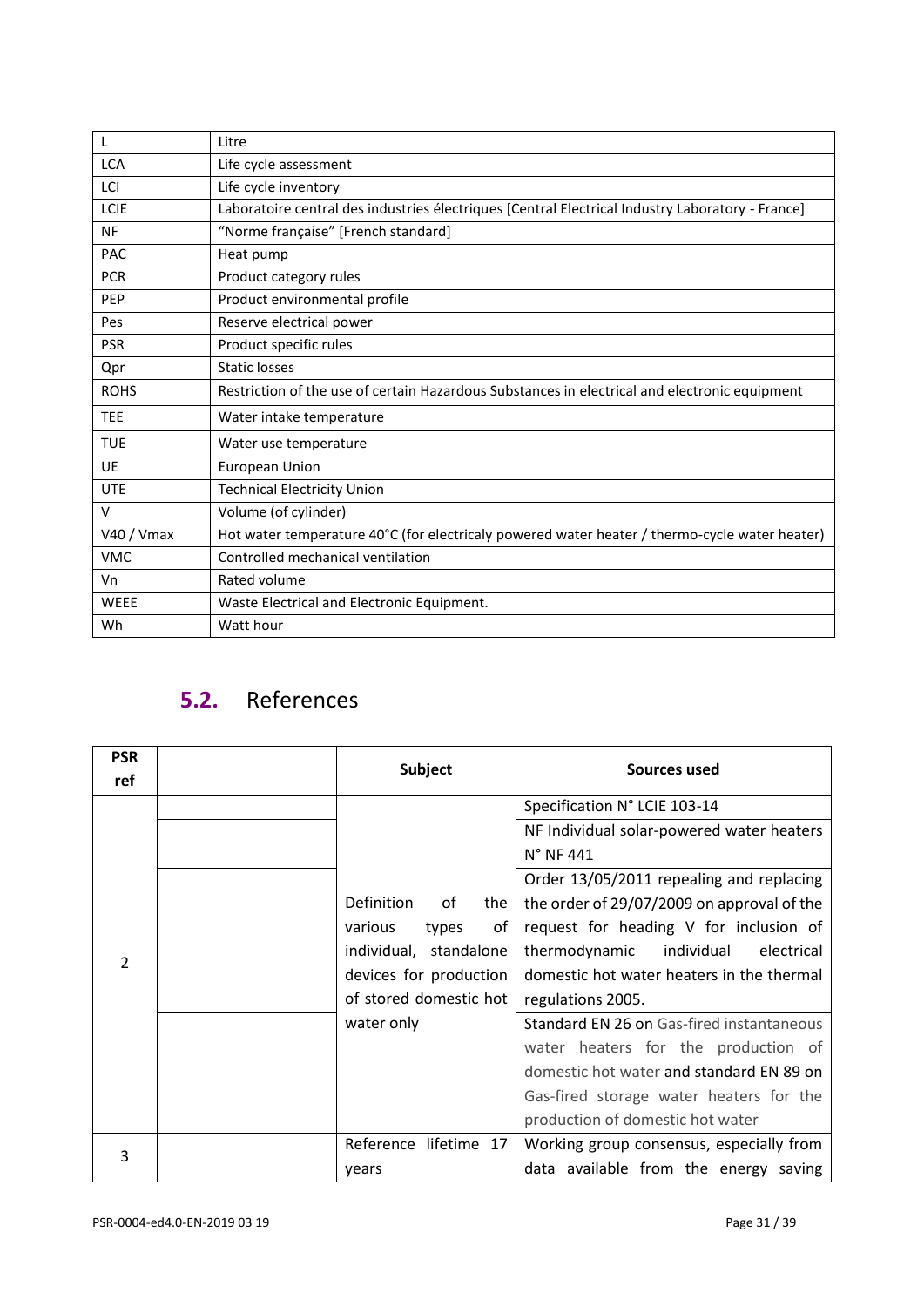|         |                                                                                           | certificates<br>from<br>process,<br>and<br>manufacturer feedback.                                                                                                                                                                                                                                                |
|---------|-------------------------------------------------------------------------------------------|------------------------------------------------------------------------------------------------------------------------------------------------------------------------------------------------------------------------------------------------------------------------------------------------------------------|
| 3.3.4.2 | intake<br>Water<br>temperature at 10°C                                                    | specifications NF Cesi and EN 16 147                                                                                                                                                                                                                                                                             |
| 3.3.4.2 | Definition of cooling<br>constant value                                                   | Value of Qpr from specification N° LCIE<br>103-14:<br>Category A, 200-litre,<br>wall-<br>mounted horizontal device                                                                                                                                                                                               |
|         |                                                                                           | EN12 977-3                                                                                                                                                                                                                                                                                                       |
| 3.3.4.2 | Calculating<br>energy<br>needs:                                                           | Standards EN 15316-4-3 and 12976-2 for<br><b>CESI</b><br>Certified performance, according to EN89<br>under regulation 2016/426 UE                                                                                                                                                                                |
| 3.3.4.2 | Energy savings for a<br>device incorporating a<br>package of certified<br>functionalities | Specification N° LCIE 103-14                                                                                                                                                                                                                                                                                     |
| 3.3.4.3 | of<br>Frequency<br>maintenance<br>operations                                              | frequency<br>of<br>inspections<br>The<br>and<br>maintenance operations described meet<br>manufacturers' recommendations<br>the<br>depending on the lifetime of some<br>components and feedback as generally<br>noted; as well as respect for mandatory<br>regulation operations for maintenance /<br>inspections |
| 3.3.3.1 | Packaging waste                                                                           | Extract from ADEME report, "industrial,<br>commercial and household packaging",<br>2008, and "recycling report 1999-2008:<br>materials and recycling itemised<br>by<br>process", 2010, especially pages 102 & 113.                                                                                               |
| 3.3.5   | Recycling devices at the<br>end of their life                                             | assumed<br>by convention, while<br>Data<br>awaiting further studies. If no data are<br>accessible from the industry, we used the<br>information available and especially the<br>data from the Eco D3E study.                                                                                                     |
| 4       | Incineration of coolant<br>fluids                                                         | 10% incineration = ratio from a study<br>for<br>carried<br>out<br><b>CETIM</b><br>the<br>by<br>"thermodynamic generators" PSR                                                                                                                                                                                    |
| 5.1     | daily<br>Average<br>of<br>consumption<br>domestic hot water                               | http://www.promotelec.com/les-sources-<br>de-consommation-d-energie/                                                                                                                                                                                                                                             |
| 5.2     | Justification of bonus<br>for<br>learning<br>and<br>automatic adjustment                  | ECS BBC agreement 2011                                                                                                                                                                                                                                                                                           |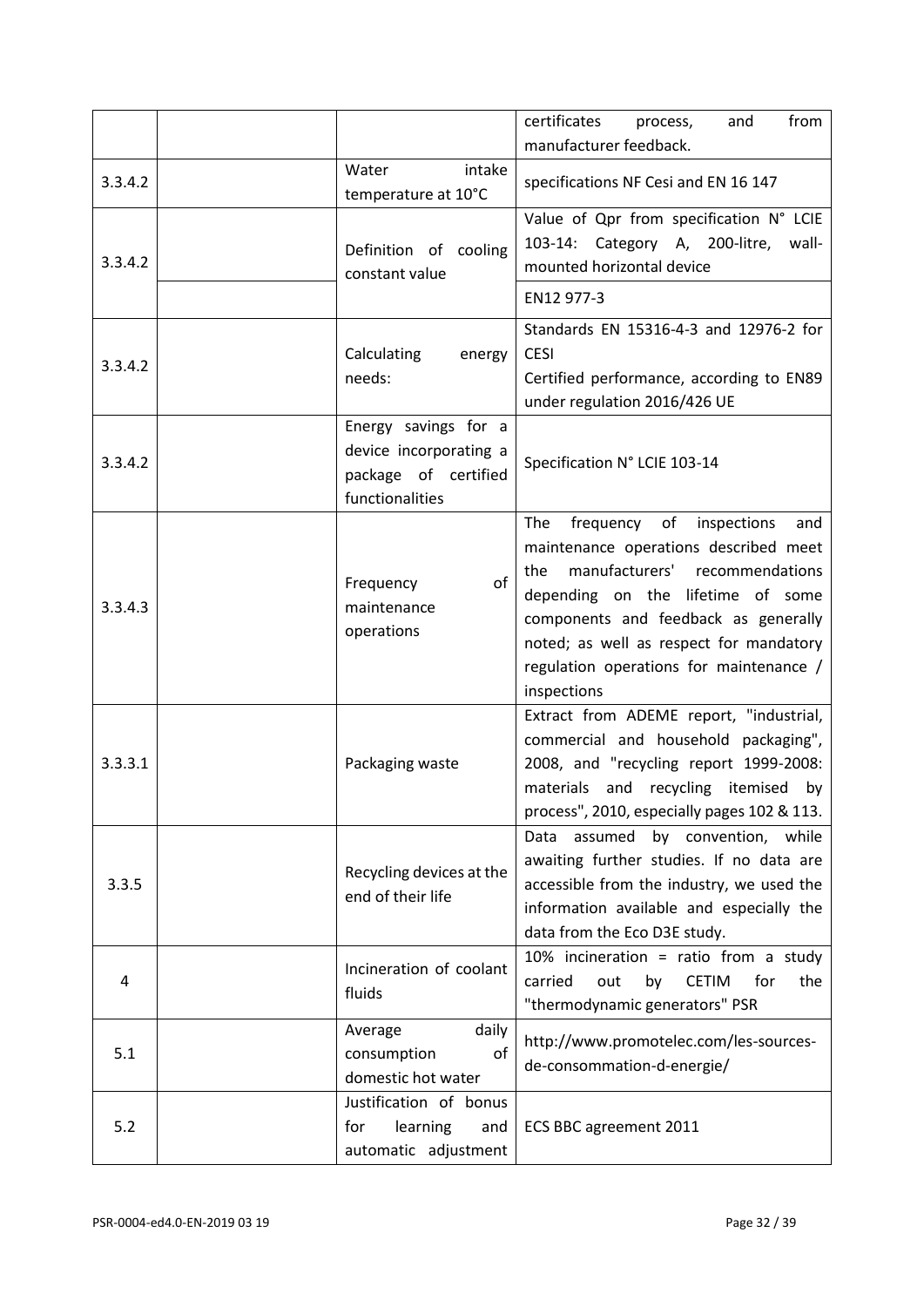|     | for<br>system                                                                                                        |                                                                                                                                                                                                                                                                                                                                      |
|-----|----------------------------------------------------------------------------------------------------------------------|--------------------------------------------------------------------------------------------------------------------------------------------------------------------------------------------------------------------------------------------------------------------------------------------------------------------------------------|
|     | temperature setting                                                                                                  |                                                                                                                                                                                                                                                                                                                                      |
|     |                                                                                                                      | Insee, Annual census surveys, 2004 to<br>2006, Population censuses from 1954 to<br>1999.                                                                                                                                                                                                                                             |
|     |                                                                                                                      | Benchmark for sales of individual electric<br>water-heaters on the French market.<br>Internal document - Groupe Atlantic -<br>12/2011                                                                                                                                                                                                |
|     |                                                                                                                      | ERP study, regulation 814/2013 UE (lot 2)                                                                                                                                                                                                                                                                                            |
| 5.2 | Justification for bonus<br>linked to heat pump<br>operating range                                                    | Order 13 May 2011 relating to approval of<br>the request for heading V for inclusion of<br>thermodynamic<br>individual<br>electrical<br>domestic hot water heaters in the thermal<br>regulations 2005: monthly average climate<br>data from hourly meteorological data files<br>for each climate zone, used in the Th-C-E<br>method. |
| 5.2 | Justification for load<br>shifting bonus                                                                             | Definition of average power of<br>an<br>standalone<br>individual,<br>device<br>for<br>production of stored domestic hot water<br>only: benchmark of main<br>European<br>manufacturers                                                                                                                                                |
| 5.2 | Justification of bonus<br>for the electrical device<br>incorporating<br>a<br>package of certified<br>functionalities | CSTB: Final evaluation report on the<br>thermal performance of electric stored<br>water heats, category C (December 2008)                                                                                                                                                                                                            |
| 5.2 | Justification of vacation<br>mode bonus                                                                              | Insee: Household market survey 1979, on-<br>going survey on living conditions (2004).                                                                                                                                                                                                                                                |
| All | transport<br>Average<br>distance                                                                                     | 100 km = average default value, from<br>manufacturer - working group feedback,<br>already covered in other PSRs from similar<br>industries (same distribution networks,<br>recycling centres, etc.).                                                                                                                                 |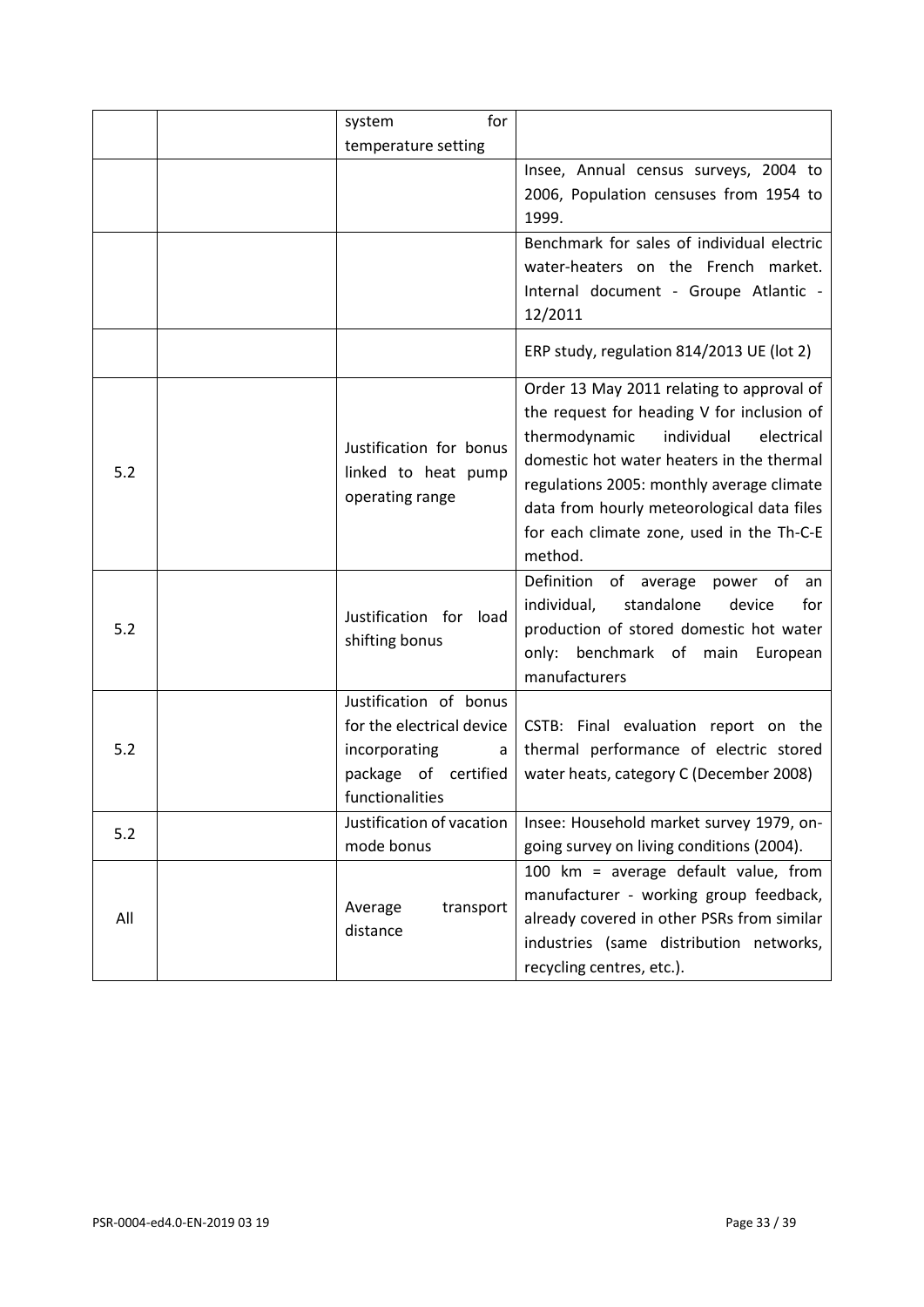# <span id="page-33-0"></span>**5.3.** Justification of hypotheses for calculating the reference flow

Reference flow as described in section 3.1.2 – Reference flow description – mentions average effective consumption figures, for calculating environmental impacts generated by the product analysed, in accordance with the functional unit.

The following data are used:

Average effective consumption: Average volume of hot water ultimately consumed by the users. This consumption is defined by the user's average daily consumption, the average number of users and the device's reference lifetime, or:

#### **50 litres X 2.26 inhabitants X 17 years' service life = 701 165 litres**

Where:

- 50 litres = Average daily consumption of domestic water at 40°C per person (source: Promotelec)
- 2.26 inhabitants = average number of occupants per household

| Repartition households / number of occupants |     |     |    |    |      |  |  |  |
|----------------------------------------------|-----|-----|----|----|------|--|--|--|
| Average                                      |     |     |    |    |      |  |  |  |
| 33%                                          | 33% | '5% | 3% | 6% | חר ר |  |  |  |

*Source: Insee, Annual census surveys, 2004 to 2006, Population census from 1954 to 1999.*

<span id="page-33-1"></span>• 17 years = reference lifetime, as described in section 3.1 – Functional unit and reference flow description – in these specific rules.

# **5.4.** Justification of bonuses for energy-saving functions

The values of energy saving functions were calculated on the basis of a standardised use context. All chosen scenarios try to be as representative as possible of the use observed in by users.

Type "x-**A**" functions are all those **automatic** energy saving functions that do not need the consumer to take any pre-determined action; and type "x-**M**" functions are all those **manual** energy saving functions that need the consumer to take a pre-determined action.

Consumption by individual, standalone devices for production of stored domestic hot water only with these functions shall be deducted from this bonus, using the calculation rule in section 3.5.4.2 - Energy consumption of active components (family 2) - of these specific rules.

Any request for altering values noted in the specific rules applied to individual, standalone devices for production of stored domestic hot water only, made to the PEP association, shall be accompanied by a technical justification of the modification. The P.E.P. Association examines these requests according to the organisation's rules.

#### **DA-1 or DM-1: Vacation mode**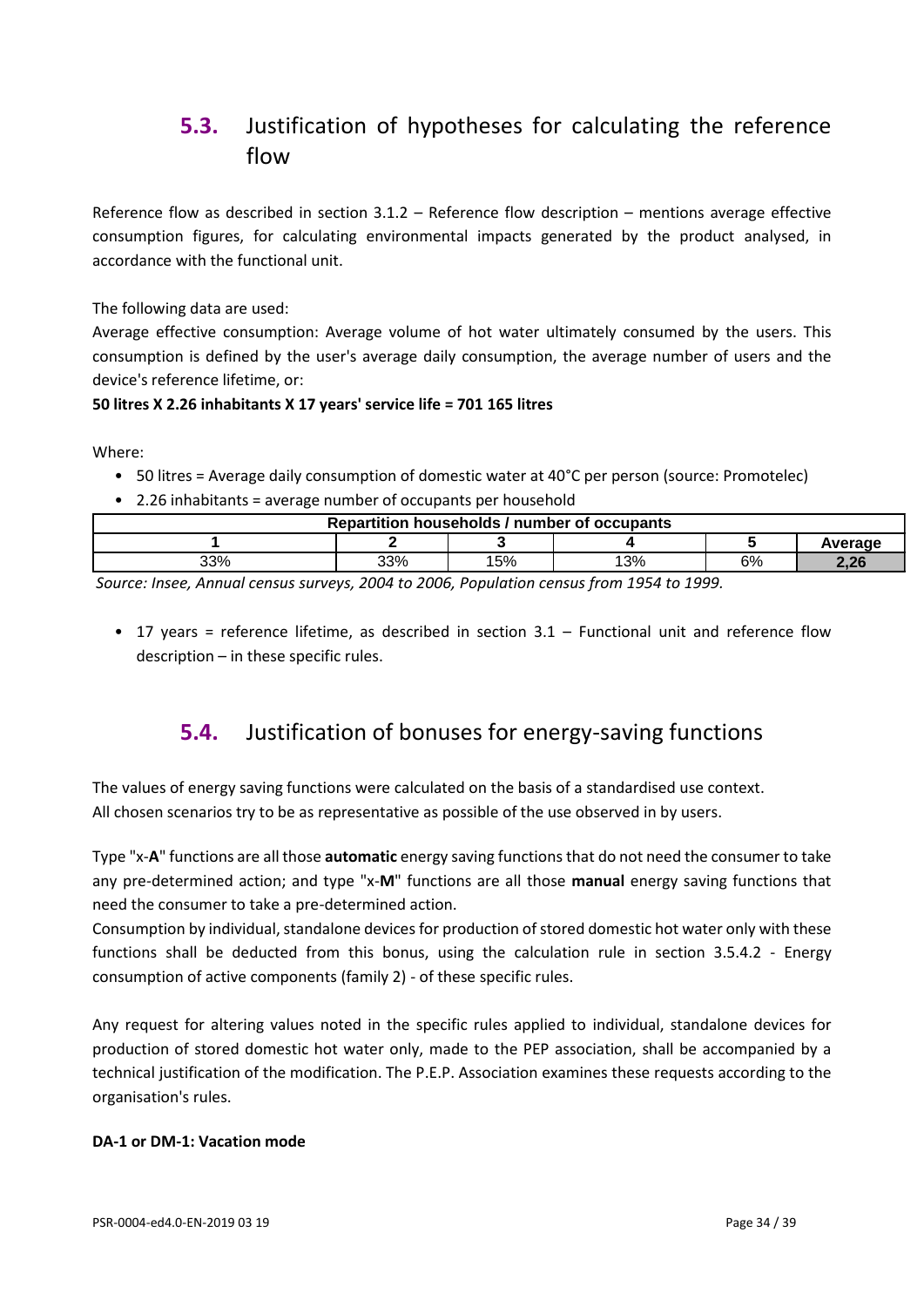Energy savings produced by the Vacation mode come from an analysis of household holiday periods. Having no water heating when away provides energy savings.

| Departure rate                                      | 64,60% |
|-----------------------------------------------------|--------|
| Average number of vacation per year                 | 2,2    |
| Average length of stay                              | 11,8   |
| Number of anticipated days for restart of operation |        |
| Number of days without operation                    | 15,35  |
| Number of days / year                               | 365    |
| <b>Energy savings</b>                               | 4%     |

A day ahead of the user's return, the device resumes its operating cycle thus reducing risks associated with the legionella organism.

The bonus linked to this function cannot be added to that linked to the self-learning and automatic adaptation system for the temperature setting (BDA-1); the energy savings for this last function already include a Vacation mode.

Note: Although theoretically, switching off the device via the meter saves energy during a period of absence, this is strongly discouraged: the device should always be powered up, in order to prevent freezing and to avoid the risk of legionellosis. The Vacation mode is designed to handle this, by acting as a firewall in the event of a problem, and also by restarting the heating a day before the user returns.

#### **DA-2: Load shifting**

This system means that the cylinder can be heated mainly at night, to reduce the period during which it is at the preset temperature.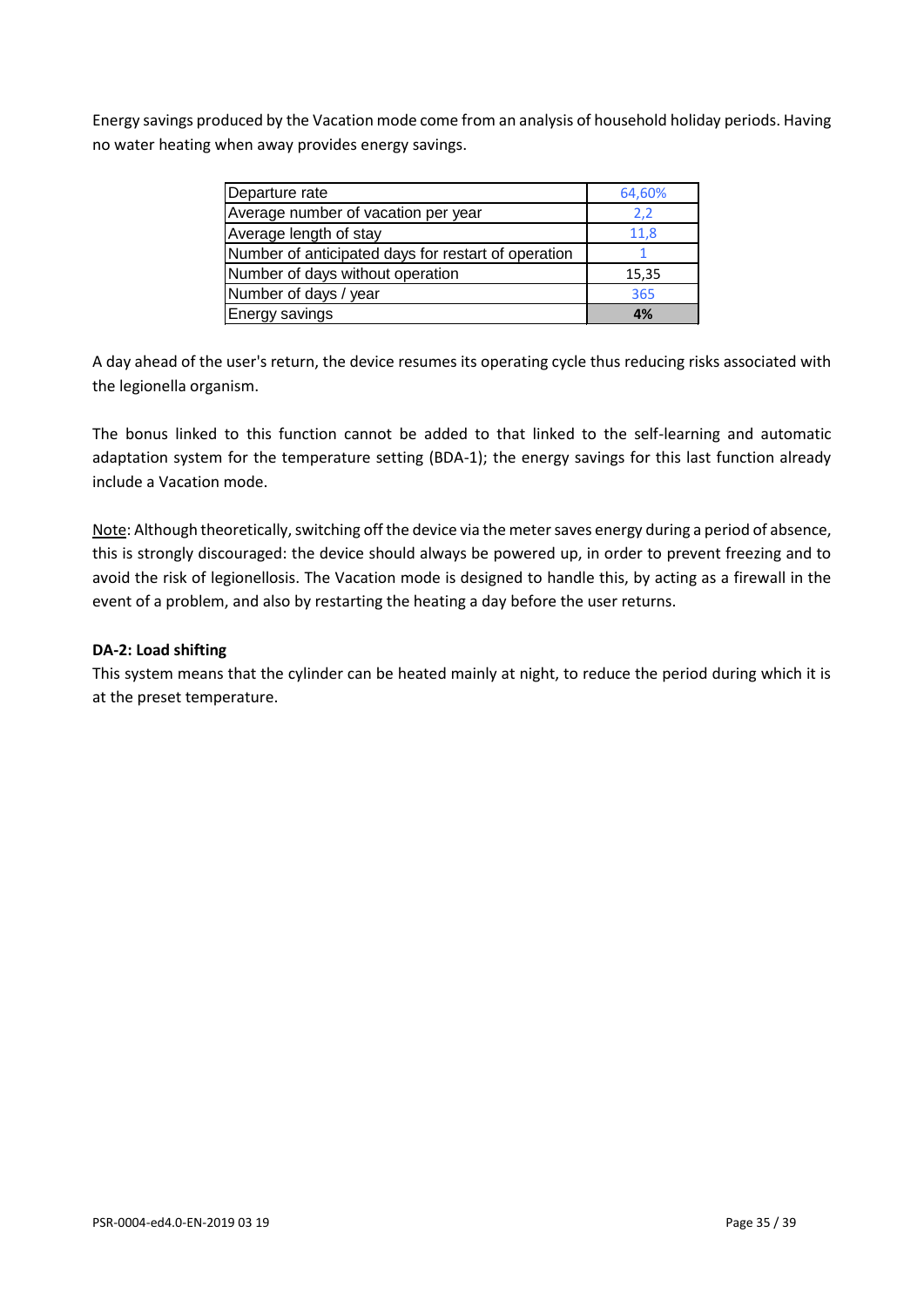By moving the heating of the device to the end of the night-time period, it will reach the set temperature at the same time as the water is needed for use. Moving the load thus reduces losses associated with heat wastage, since without this system, there is static wastage on the system as the heating shuts down.

| Reference cylinder's volume (litres)            | 200   |
|-------------------------------------------------|-------|
| Heat capacity of water (Wh/L/°C)                | 1,163 |
| $TUE (°C)$ - water usage temperature            | 65    |
| TEE (°C) - water intake temperature             | 10    |
| Average power of 1 CHOD elec 200 litres (Watts) | 2418  |

*source: market benchmark for individual, standalone devices for production of stored domestic hot water only.*

| Heating time of cylinder (hours)            |     |
|---------------------------------------------|-----|
|                                             |     |
| Part of cylinder to be heated to T° setting | 54% |

*source: Average household consists of 2.26 inhabitants each using 50 litres of domestic hot water at 40°C a day, with an average-sized water-heater of 210 litres.st* 

| Number of HC / day                             | 8      |
|------------------------------------------------|--------|
| Wait time for setting                          | 0.5    |
|                                                |        |
| Load shifting time                             | 4,65   |
|                                                |        |
| So avoiding consumption of (kWh/L/day)         | 0,0029 |
| Compared to a basic consumption of (kWh/L/day) | 0,0500 |
| Giving savings of:                             | 6%     |

#### **BDA-1: Learning and automatic adjustment system of temperature setting**

This is based on the idea that consumption is comparable every Monday, every Tuesday and so on throughout the week, so the automatic learning and adjustment system for the temperature setting can vary the temperature setting for day N as a function of the consumption for day N-7. Using a needs-based design in this way for individual stored water heating, the learning system will have the overall effect of keeping the temperature setting down, thus reducing heat loss in storage and annual energy consumption.

The bonus allowed for this function cannot be added to that for the vacation mode (DA-1 or DM-1); energy savings for the learning and automatic temperature setting adjustments already include an automatic vacation mode component.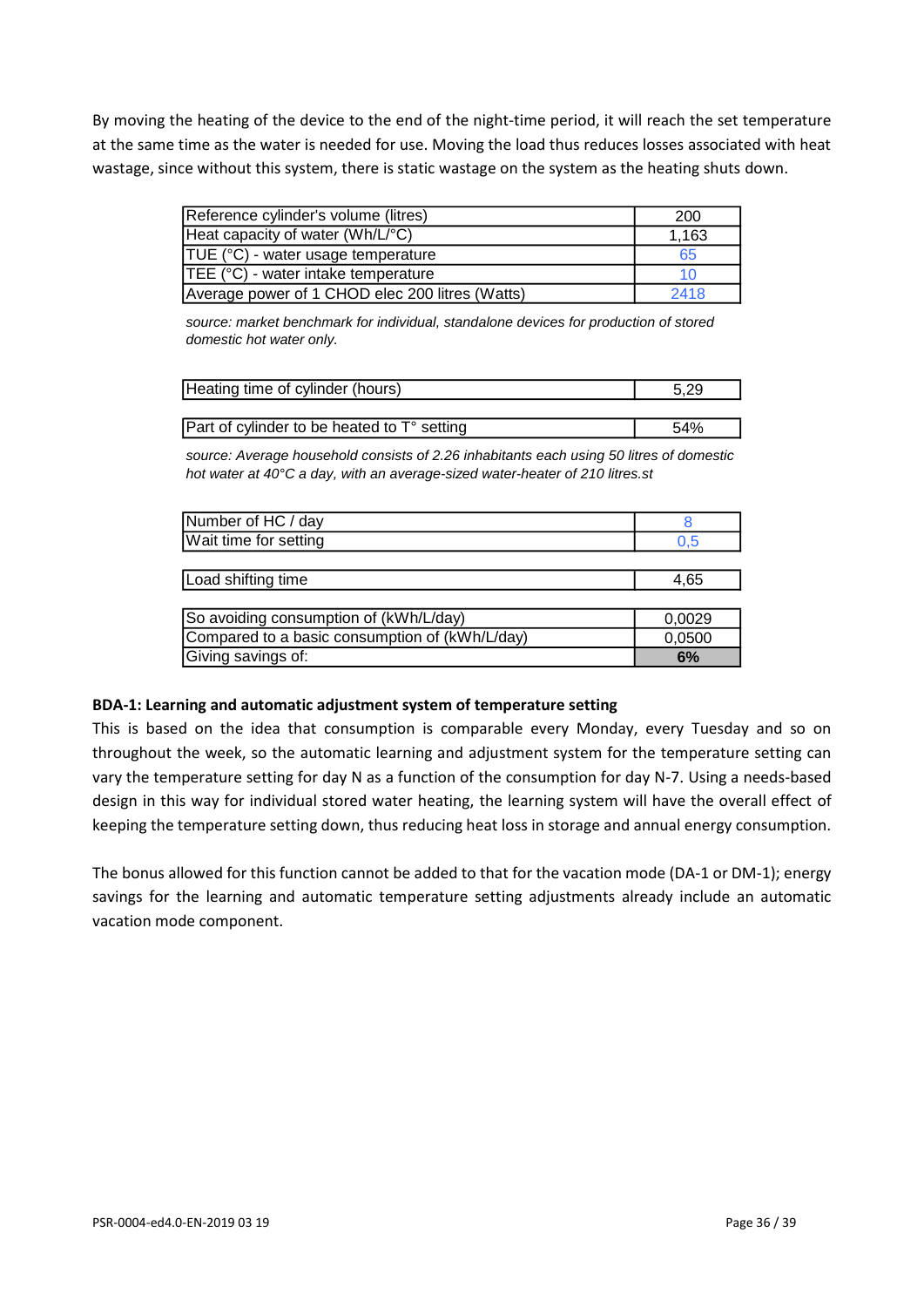| Learning and automatic adjustment system of temperature setting                          |              |                                              |                                                                       |       |         |
|------------------------------------------------------------------------------------------|--------------|----------------------------------------------|-----------------------------------------------------------------------|-------|---------|
| Percentage of energy savings depending on tank volume and number of occupants:           |              |                                              |                                                                       |       |         |
| <b>Tank volume</b>                                                                       |              |                                              | <b>Number of occupants</b>                                            |       |         |
|                                                                                          | 1            | $\mathbf{2}$                                 | 3                                                                     | 4     | 5       |
| 300                                                                                      | 19%          | 16%                                          | 14%                                                                   | 12%   | 8%      |
| 250                                                                                      | 19%          | 16%                                          | 12%                                                                   | 9%    | 6%      |
| 200                                                                                      | 21%          | 14%                                          | 9%                                                                    | 6%    | 3%      |
| 150                                                                                      | 16%          | 10%                                          | 6%                                                                    | 3%    | 1%      |
| Source: Pacte ECS BBC, 2011                                                              |              |                                              |                                                                       |       |         |
|                                                                                          |              |                                              |                                                                       |       |         |
|                                                                                          |              | Repartition households / number of occupants |                                                                       |       |         |
| 1                                                                                        | 2            | 3                                            | 4                                                                     | 5     | Average |
| 33%                                                                                      | 33%          | 15%                                          | 13%                                                                   | 6%    | 2,26    |
| Source: Insee, Annual census surveys, 2004 to 2006, Population census from 1954 to 1999. |              |                                              |                                                                       |       |         |
|                                                                                          |              |                                              |                                                                       |       |         |
|                                                                                          |              |                                              |                                                                       |       |         |
|                                                                                          |              |                                              | Market distribution for individual electric water-heaters (in liters) |       |         |
| 150                                                                                      | 200          | 250                                          | 300                                                                   | Other | Average |
| 20%                                                                                      | 30%          | 15%                                          | 10%                                                                   | 25%   | 210     |
| Source: Benchmark for sales of electric water heaters                                    |              |                                              |                                                                       |       |         |
|                                                                                          |              |                                              |                                                                       |       |         |
| <b>Tank volume</b>                                                                       |              | <b>Number of occupants</b>                   |                                                                       |       |         |
|                                                                                          | $\mathbf{2}$ | 2,26                                         | 3                                                                     |       |         |
| 250                                                                                      | 16%          | 15%                                          | 12%                                                                   |       |         |
|                                                                                          |              |                                              |                                                                       |       |         |

#### **BDA-2: Heat pump operating range**

The extent the heat pump's operating range directly affects the device's consumption: the wider the range, and the greater use the device makes of the heat pump the lower the energy consumption of the device. Thus a penalty should be applied to heat pumps whose operating range is not within the standard range [- 5°;+35°].

| Operating limit, lower temperature    | Nb of hours | Standardisation    | % heat pump not working |
|---------------------------------------|-------------|--------------------|-------------------------|
| Down to 0°                            | 1555        | 1473               | 17%                     |
| Between -1° and - 4°                  | 572         | 490                | 6%                      |
| -5° and lower                         | 82          | $\mathbf 0$        | $0\%$                   |
|                                       |             |                    |                         |
| Operating limit, upper temperature    | Nb of hours | Standardisation    | % heat pump not working |
| Up to 30°                             | 166         | 153                | 2%                      |
| Between 31 and 34°                    | 79          | 66                 | 1%                      |
| 35° and upper                         | 13          | $\Omega$           | $0\%$                   |
|                                       |             |                    |                         |
| <b>Functional share of heat pump</b>  | Up to 30°   | between 31 and 34° | 35° and upper           |
| Down to 0°                            | 19%         | 18%                | 17%                     |
| Between -1 $\degree$ and -4 $\degree$ | 8%          | 7%                 | 6%                      |
|                                       |             | 1%                 | $0\%$                   |

Average functional share of heat pump **44%** *Assuming COP default of 1.80* **PAC efficiency**

|                                       | Up to $30^\circ$ | <b>Ibetween 31 and 34°I</b> | $35^\circ$ and upper |
|---------------------------------------|------------------|-----------------------------|----------------------|
| Down to 0°                            | 36%              | 36%                         | 37%                  |
| Between -1 $\degree$ and -4 $\degree$ | 41%              | 41%                         | 42%                  |
| -5° and lower                         | 44%              | 44%                         | 44%                  |

#### **% of energy savings (=PENALTY)**

| <b>PAC operating limits depending on external</b> | Up to $30^\circ$ | <b>Ibetween 31 and 34°</b> | $35^\circ$ and upper |
|---------------------------------------------------|------------------|----------------------------|----------------------|
| temperature                                       |                  |                            |                      |
| Down to 0°                                        | $-8%$            | $-8%$                      | $-8%$                |
| Between -1 $\degree$ and -4 $\degree$             | $-4%$            | $-3%$                      | $-3%$                |
| -5° and lower                                     | $-1%$            | 0%                         | 0%                   |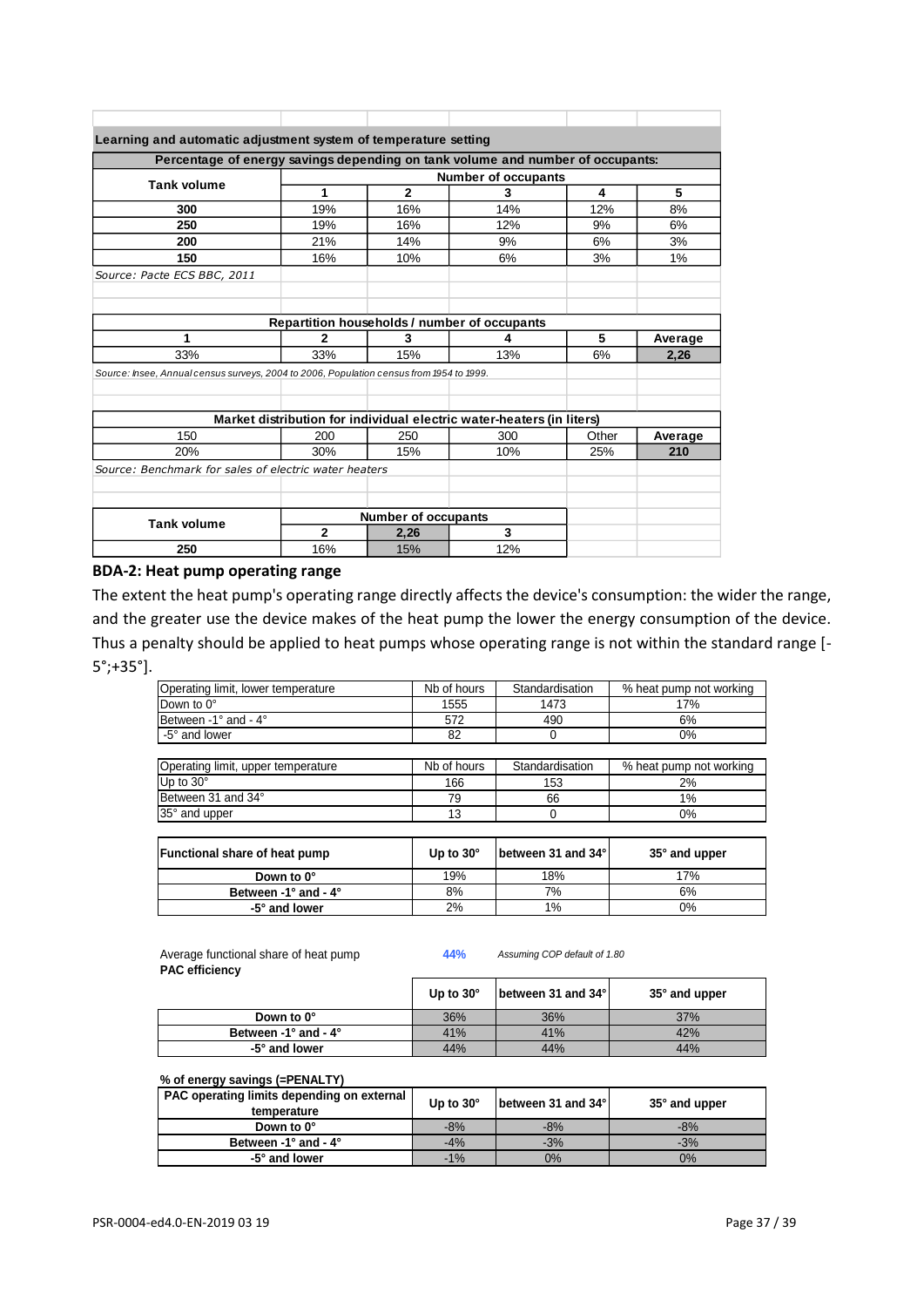#### **BDA-3: Electrical device incorporating a package of certified functionalities**

An individual, standalone devices for production of stored domestic hot water only provides at least 8% energy saving, assuming it includes the following functionalities (Source CSTB – final evaluation report on the thermal performance of electric stored water heats, category C – December 2008):

- a heating indicator, and
- certified static losses (Qpr), with:
	- $\triangleright$  for horizontal models: Qpr < 0.675 + 0.0072 V
	- $\triangleright$  for vertical models: Qpr < 0.0198 + 0.0513 V2/3, and
- a value of V40 (electrically powered water heater) or Vmax (thermo-cycle water heater) > 1.75 Vn, and
- thermal load from the energy transmission unit to the stored water < 6W/cm<sup>2</sup>, and permanent anticorrosion protection.